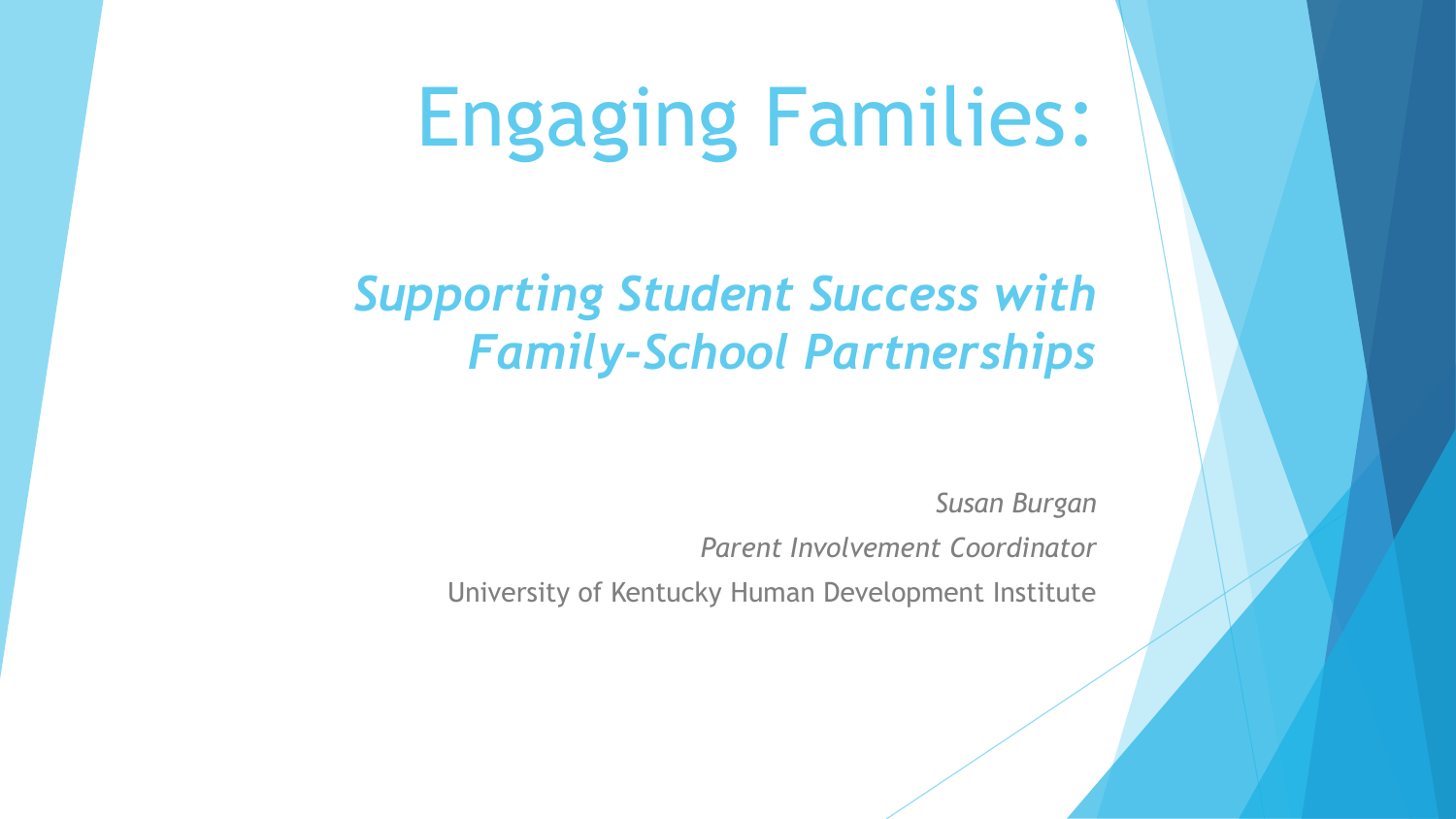## Goals for today:

| Focus on       | Our number one priority-the child/student                        |
|----------------|------------------------------------------------------------------|
| <b>Discuss</b> | Current family involvement activities in the schools             |
| Examine        | Ways to build relationships between school staff and<br>families |
| <b>Share</b>   | Share tips for supporting student learning                       |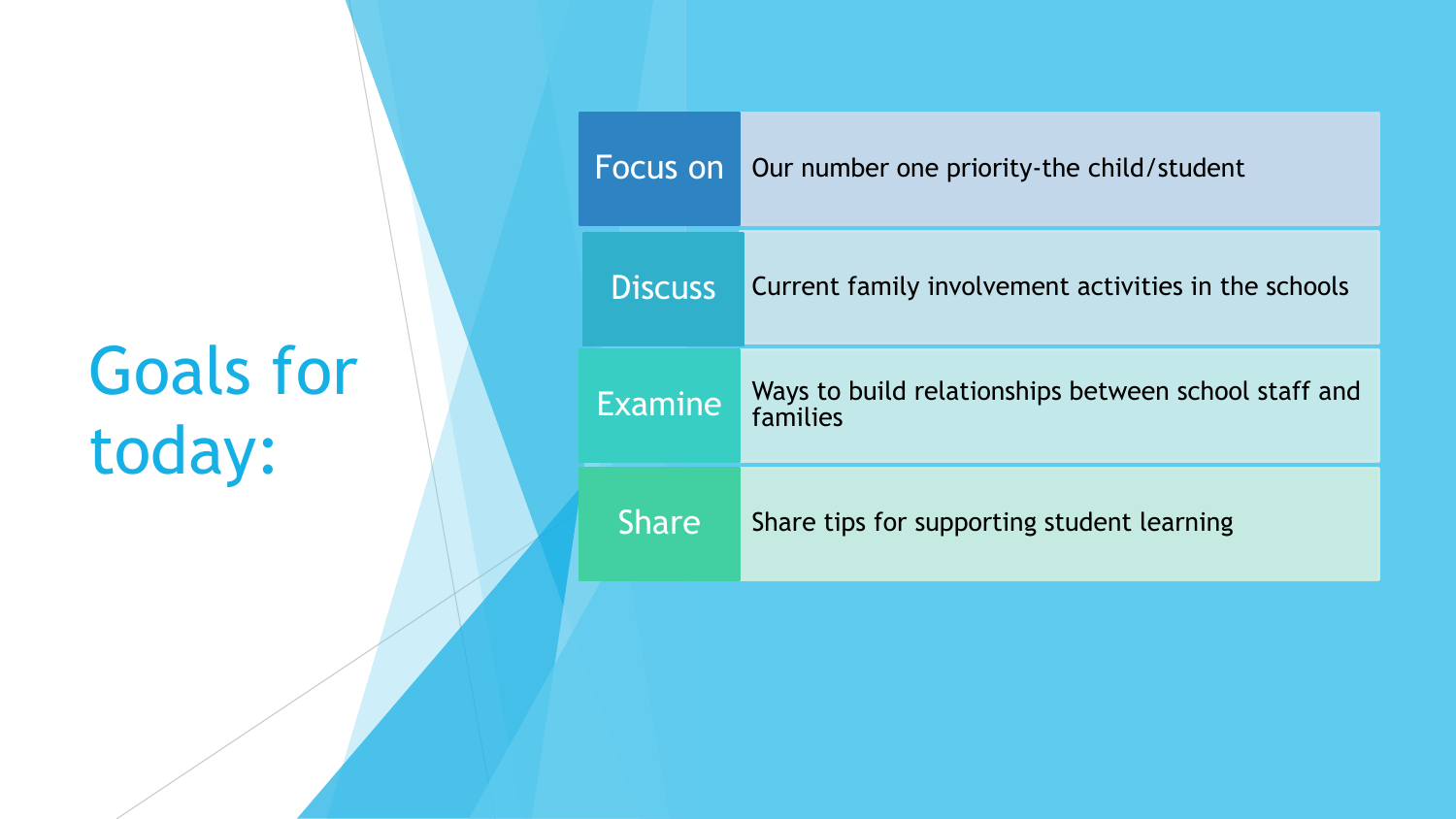#### **Every Student**

Our number one priority and focus

*All eyes and efforts need to be on meeting the ever-changing needs of the student.*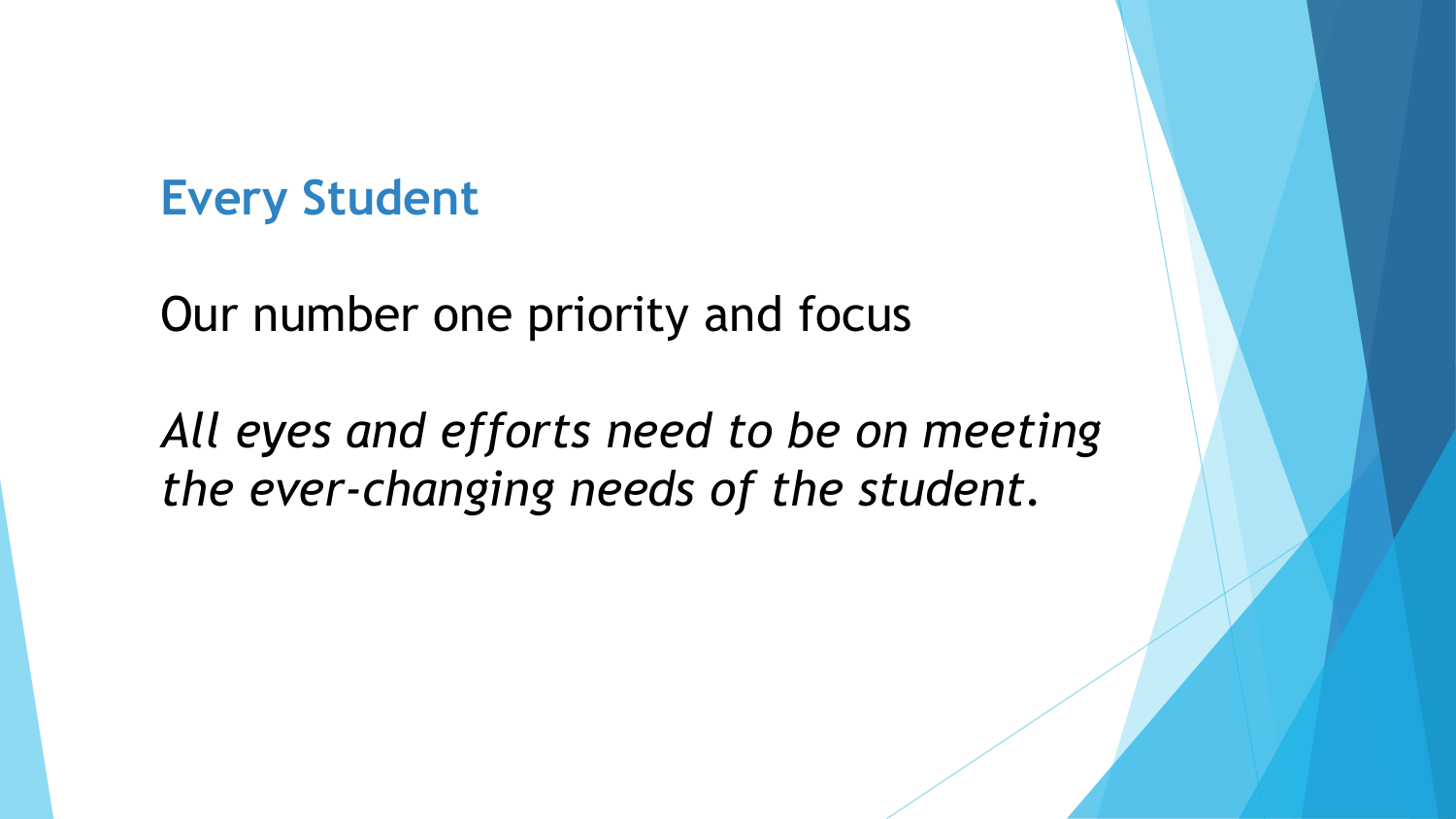**Decades of research supports the importance of parent involvement in improving student success**

Benefits:

- Better attendance
- Higher academic achievement
- **EXP** Improved social behaviors
- **EXP** Increased adaptability and acceptance of change
- More involvement in extra-curricular activities
- **EXP** Higher graduation rates
- **EXECONDER 19 Greater post-secondary enrollment**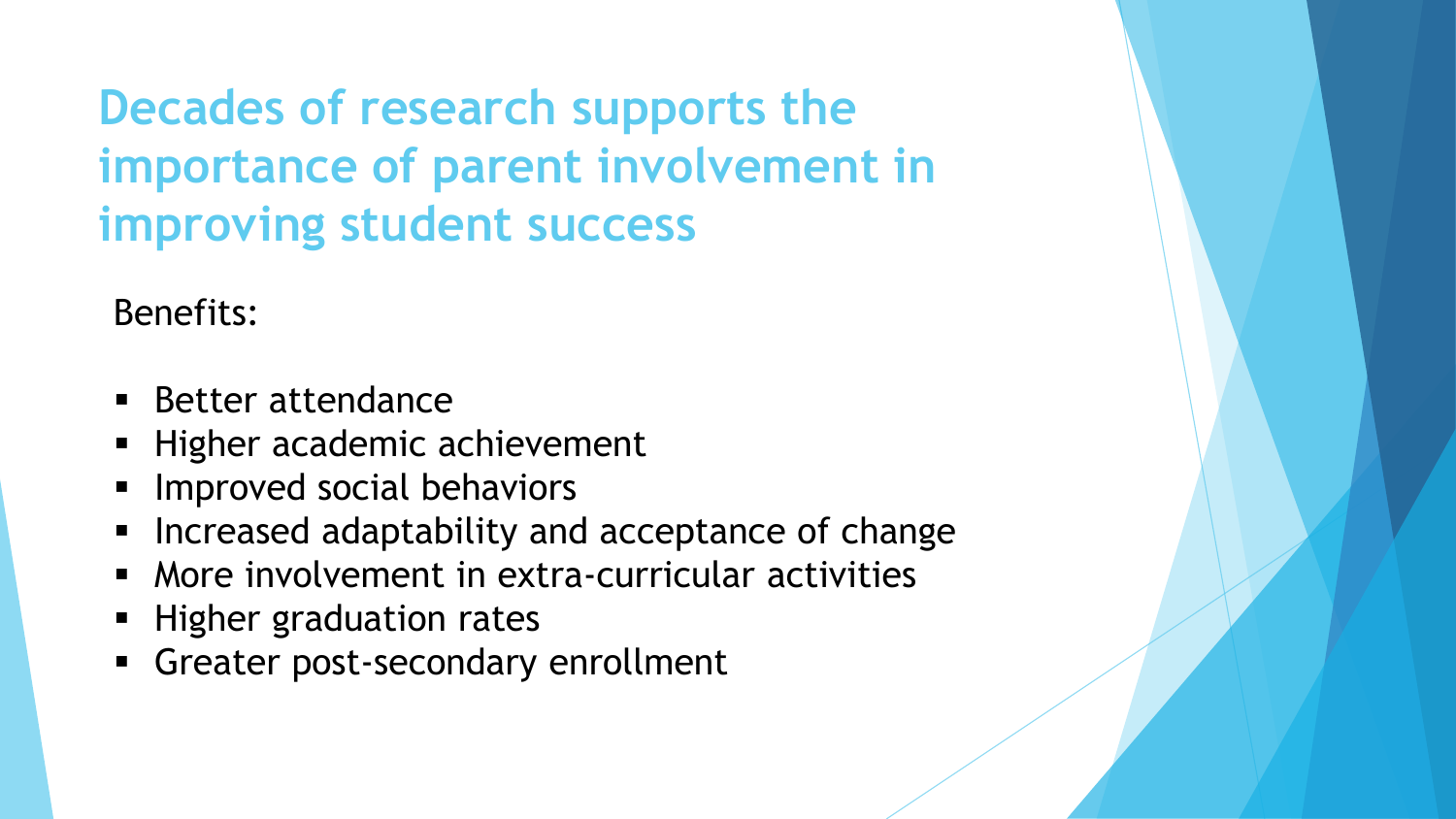## **Parent Involvement Takes on Many Different Forms**

- **EXTERNITHS Informing parents about a child's progress**
- **EXEGGINARY EXECUTE:** Regular communication with teachers
- Understanding student strengths, needs and progress
- **Providing homework help**
- **EXECTE:** Reinforcing learning goals at home
- **EXTENDING PARAISE Attending parent-teacher conferences**
- Volunteering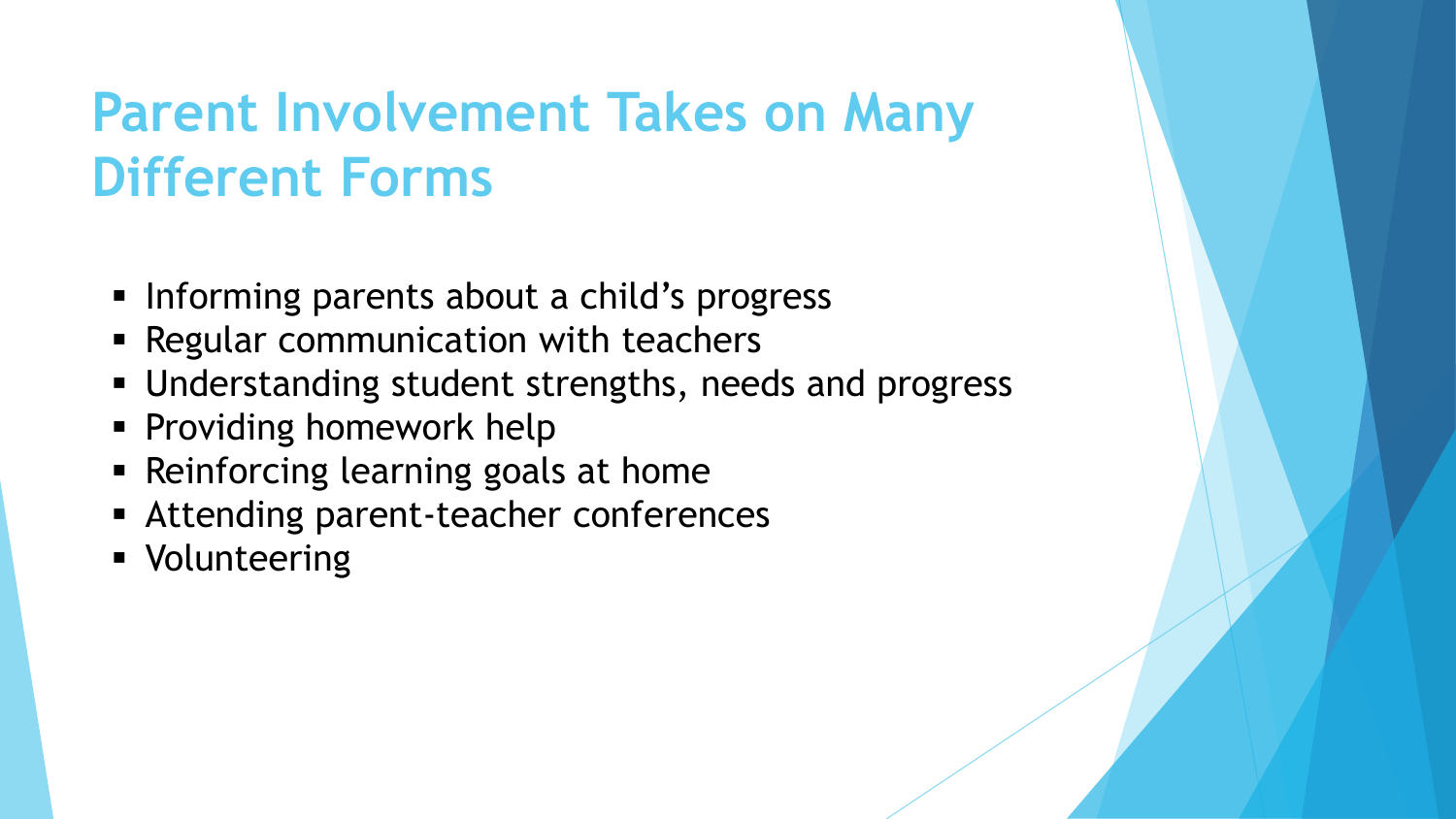# Family-School Partnership Family Engagement Parent Involvement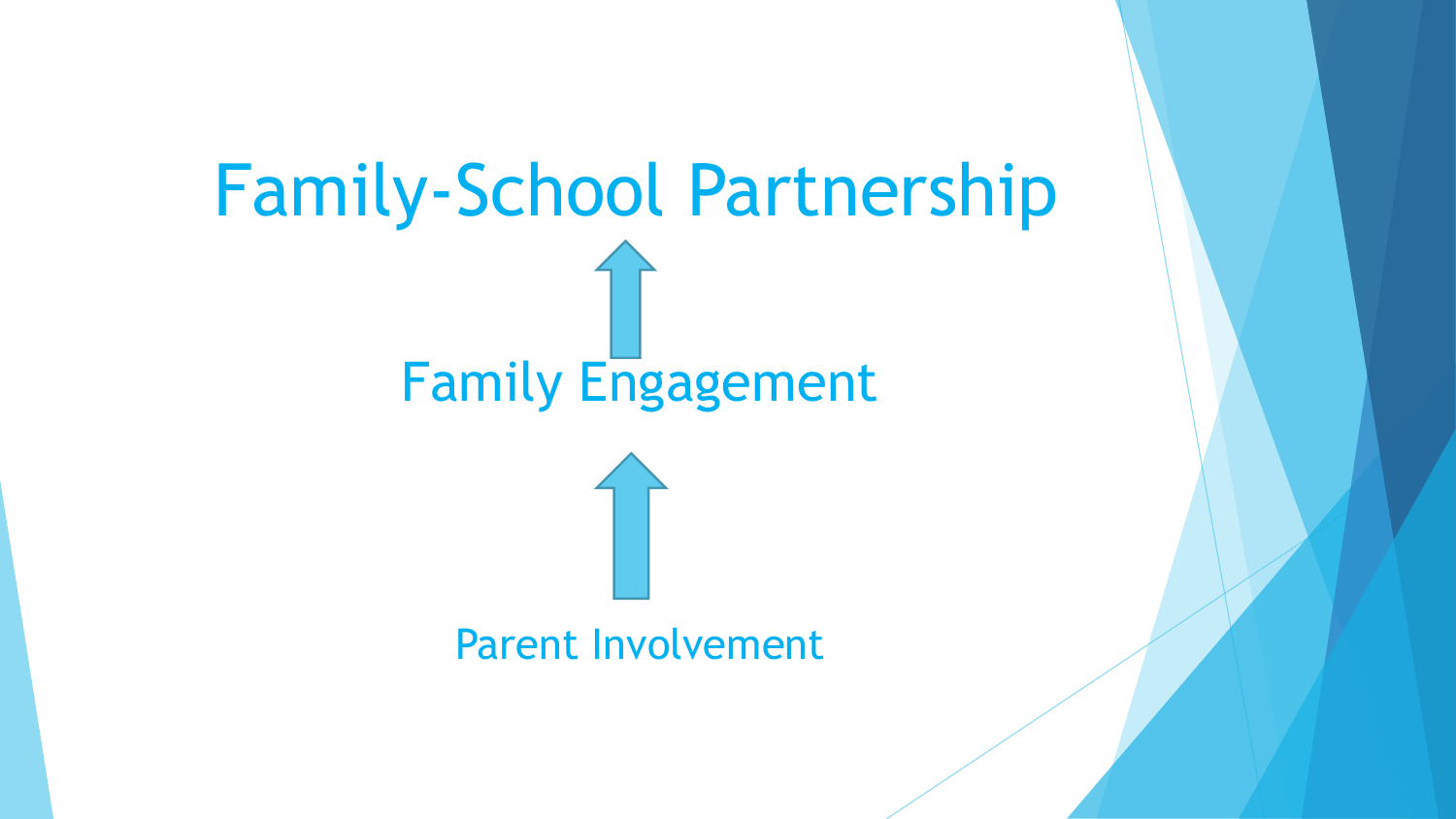## **Parent Involvement**:

Refers to the amount of participation a parent has when it comes to schooling and their child's educational life

- $\triangleright$  Relationship building
- $\triangleright$  Focus on amount rather than quality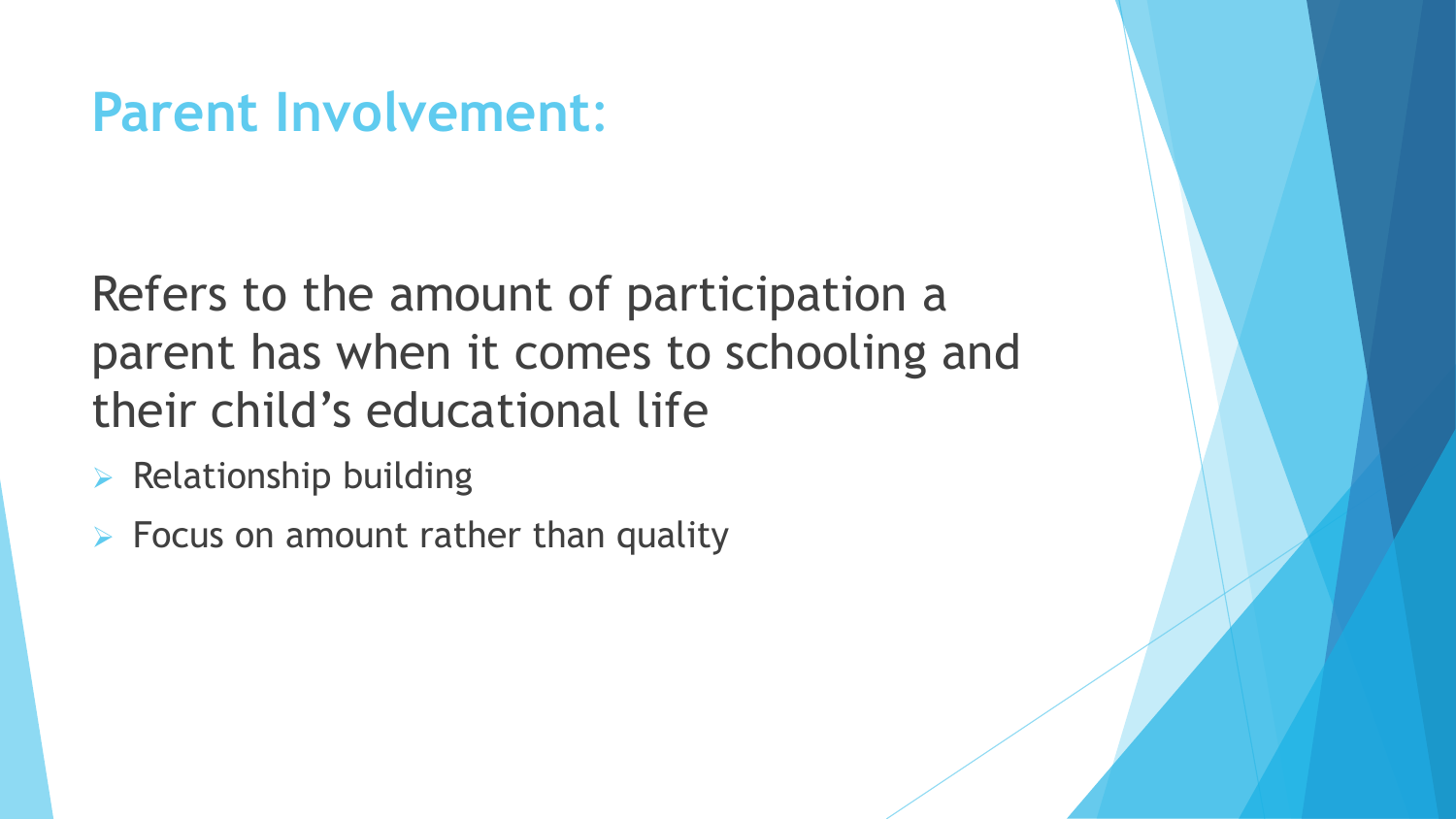## **Family Engagement**:

- ▶ Collaborative and strength-based process that builds positive and goal-oriented relationships
- More qualitative focus and a connection to student strengths, needs and goals
- Systemic and intentional approach
- Greater number of families impacted and can lead to increased student success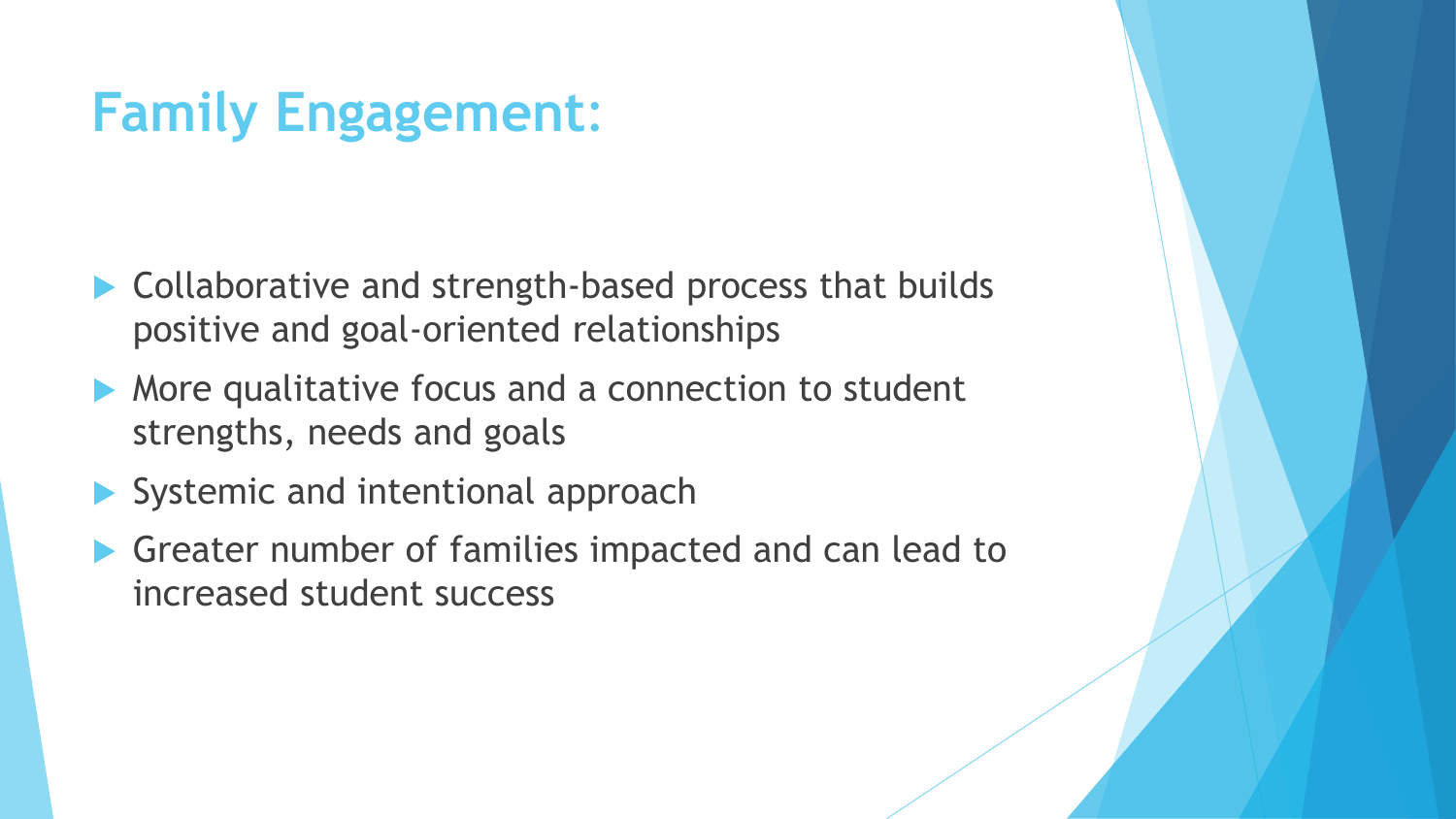## **Family-School Partnerships**:

- **Family-school partnerships go a step further by** embracing a belief system that families are equal partners in the education of their children
- $\blacktriangleright$  In addition to a systemic and intentional approach, it is embedded throughout school improvement initiatives rather than a stand-alone program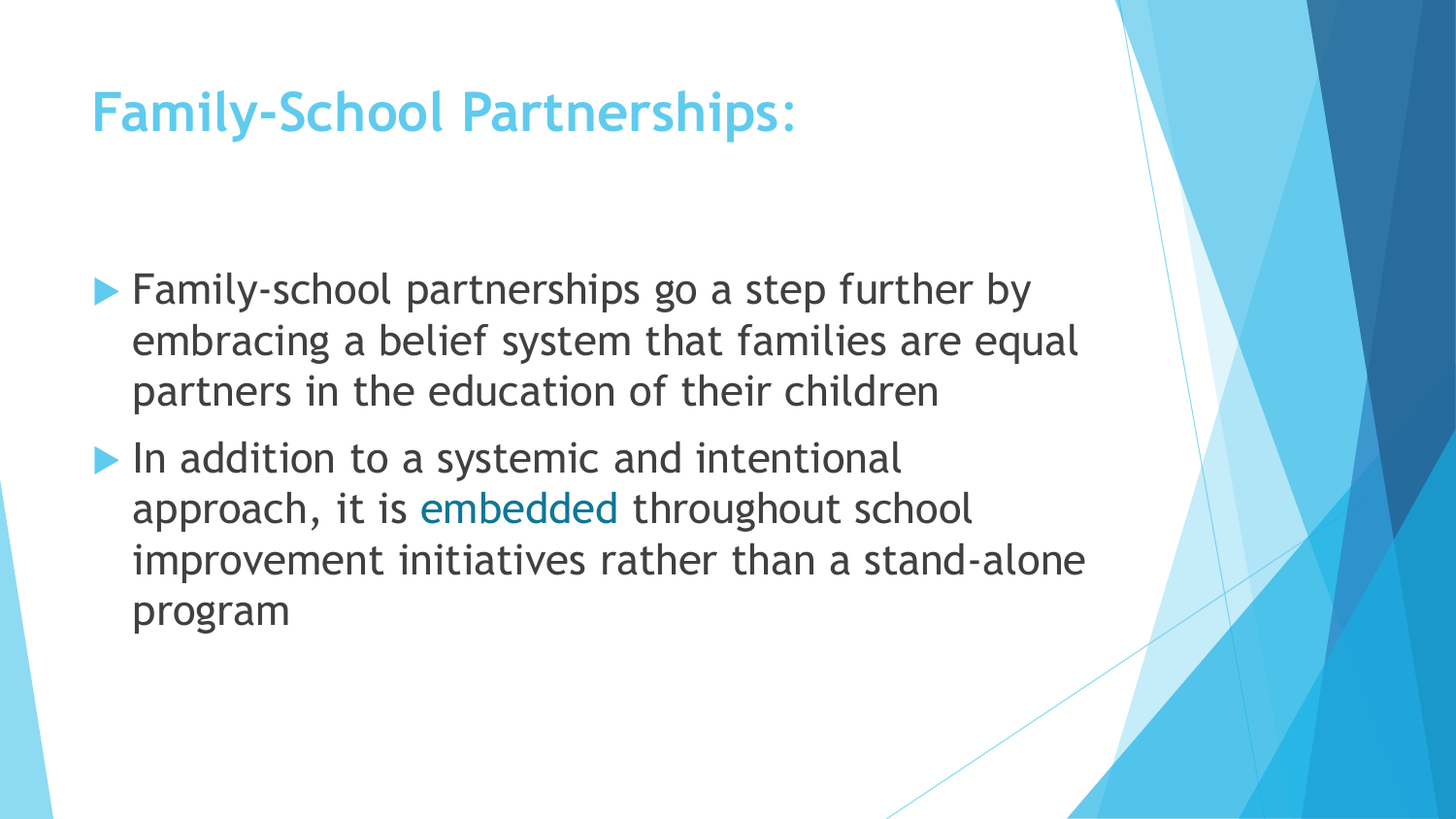#### **Literature on effective family/school partnerships:**

- Linked to learning
- Includes a strong relationship basis
- Involves a developmental component
- Builds a welcoming educational culture

*Let's look at each of these components………..*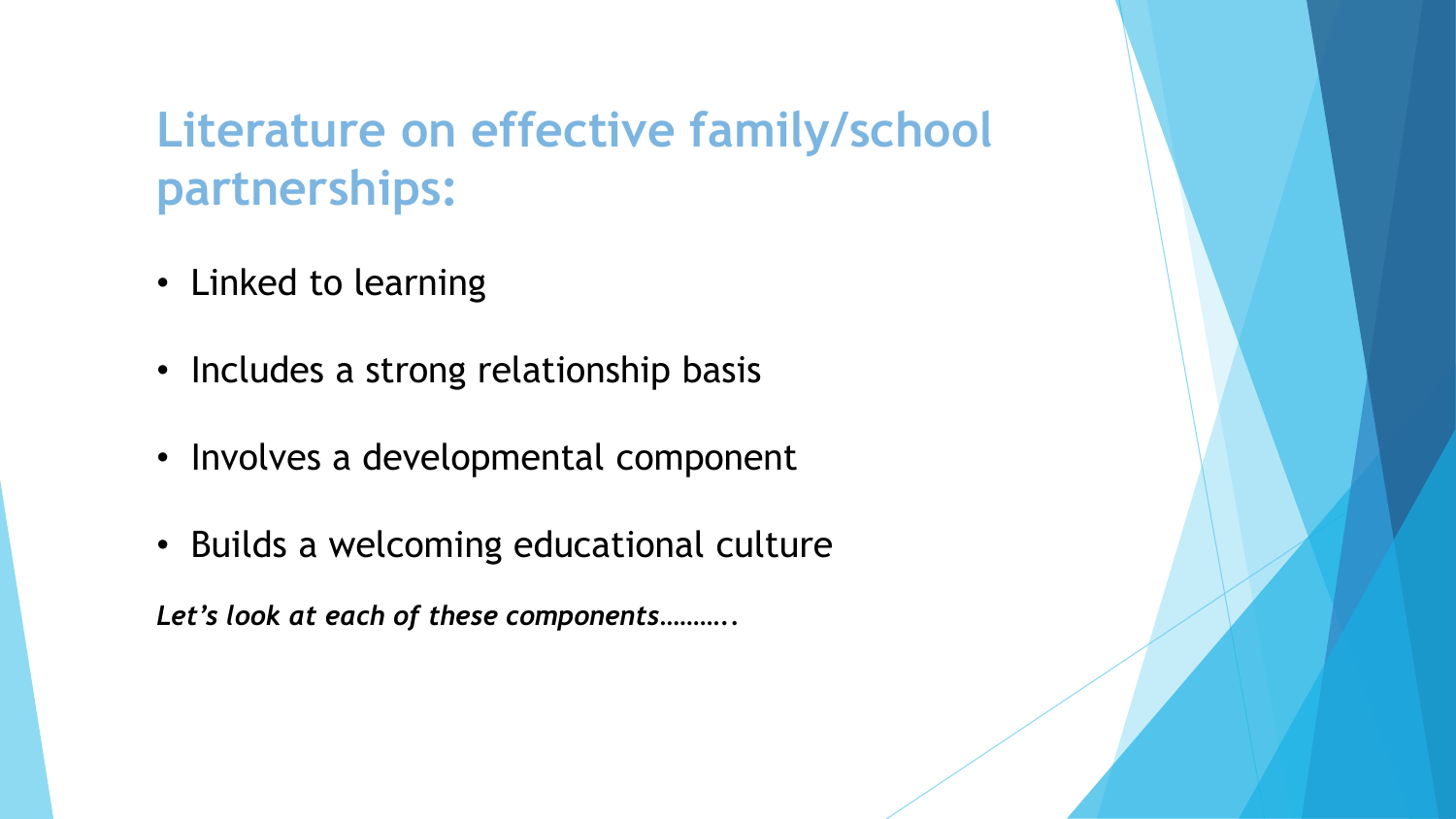#### **Linked to learning:**

- ➢ Families want and need:
	- $\triangleright$  To be connected to the academic, social/behavioral and learning goals of their children
	- ➢ To "be in the know" about classroom activities and learning goals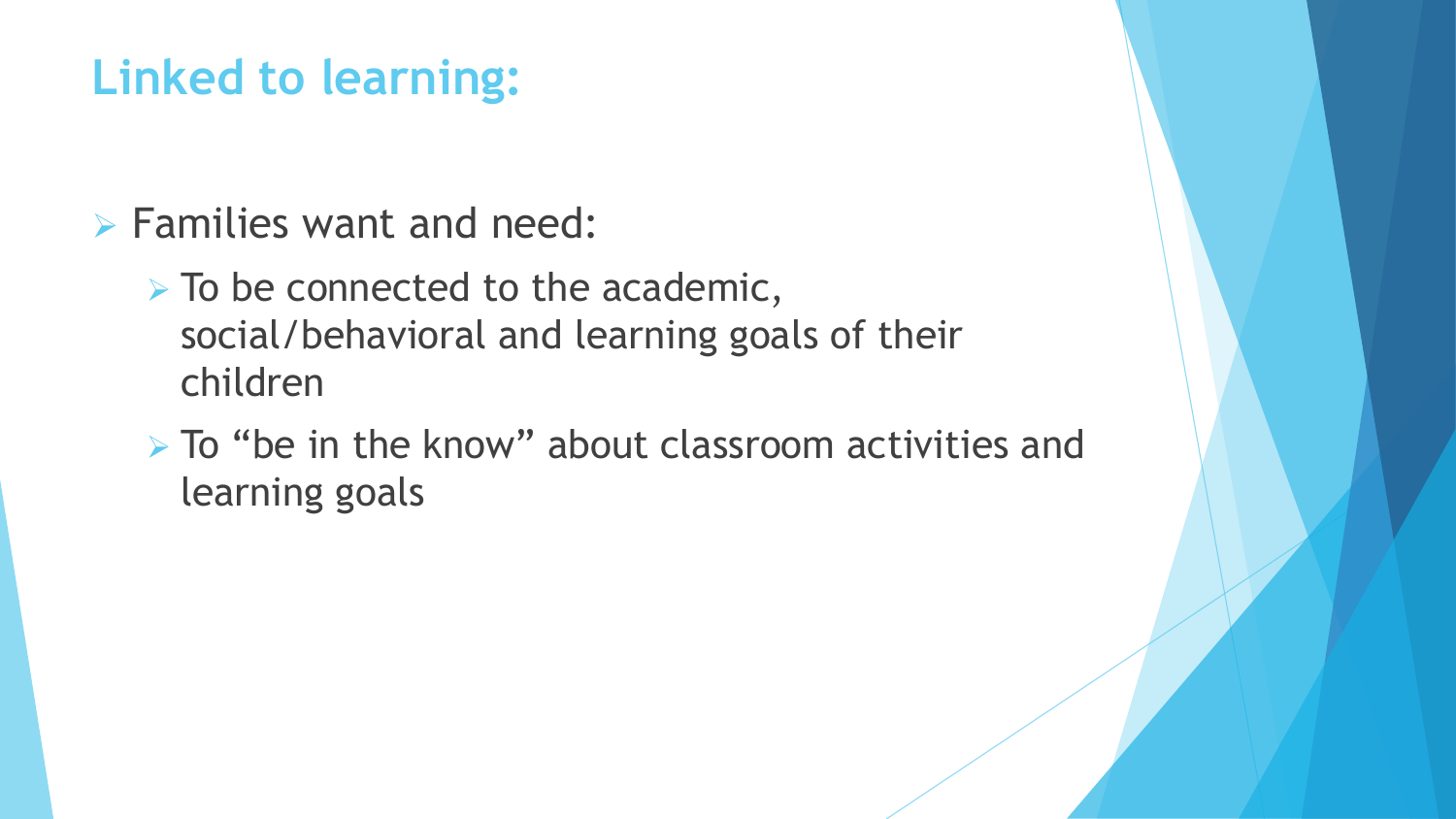#### **Strong relationship basis**:

- **Focus on building strong, respectful and trusting** home/school relationships
- We inherit relationships based on previous experiences- *don't take it personally*
- **Remain aware of the many roles and** responsibilities parents must fill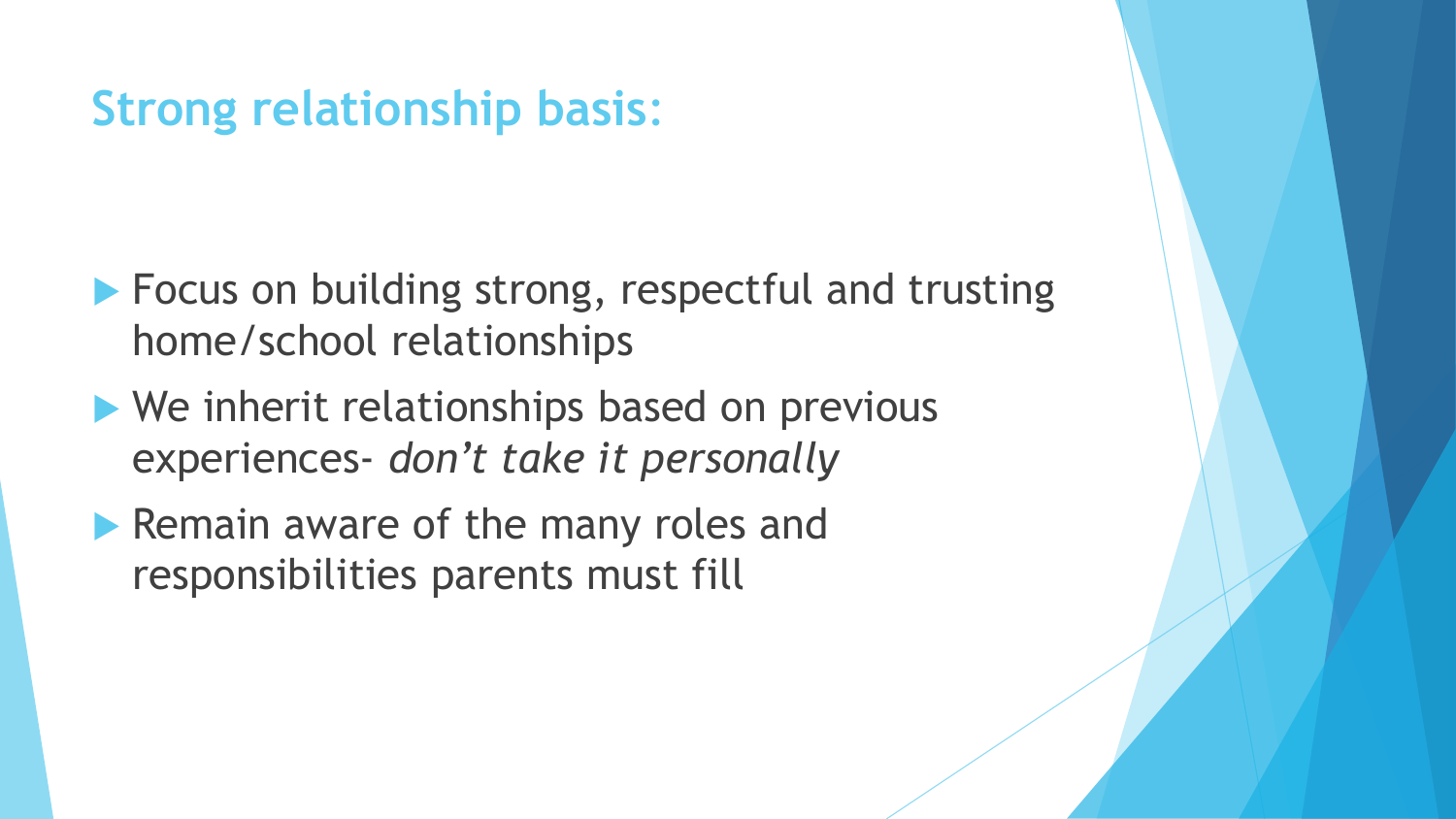## **Developmental component: focus on building the knowledge base and social capacity of all involved**

**Effective family/school relationships must be built.** 

- *Family involvement is NOT one size fits all.* When parents have a question about school practices or policies…they need to ask.
	- *Parents should be considered a resource to school staff.*
	- *Acknowledge and affirm parent contributions and the positive impact they have on their child's development.*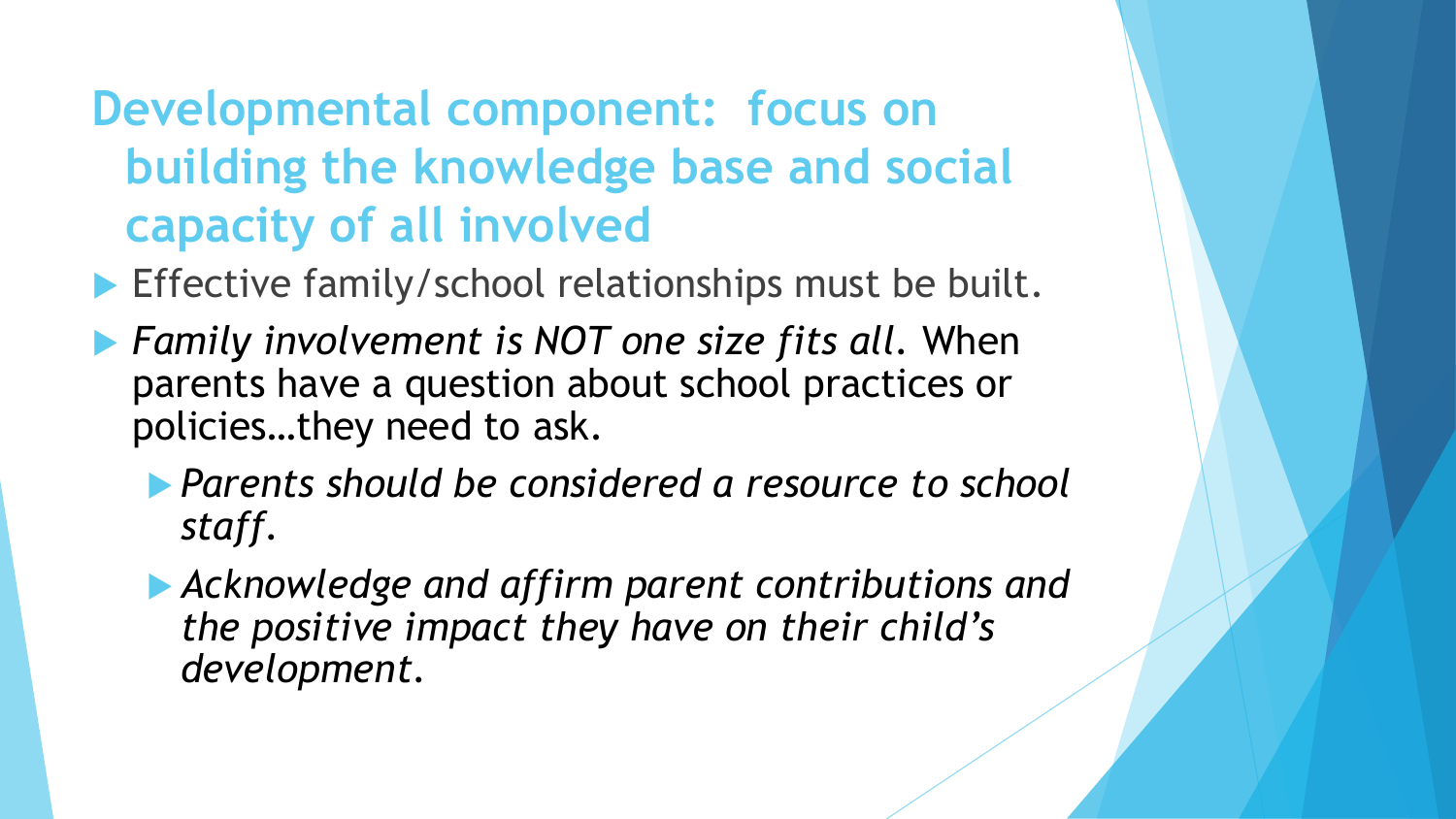## **Needs and responsibilities of parents:**

- Often parents initially struggle accepting a child's diagnosis/identification- please be patient and supportive
- Need for information regarding the child's disability and services
- Need for resources
- Need for social/emotional supports
- Need for affirmation of contributions
- Need for more control
- Parent/care giver
- On-call 24 hours a day
- Educational advocate
- Health care advocate
- Health care provider
- Social/emotional resource
- Parent of other children
- Partner/wife/husband
- Employee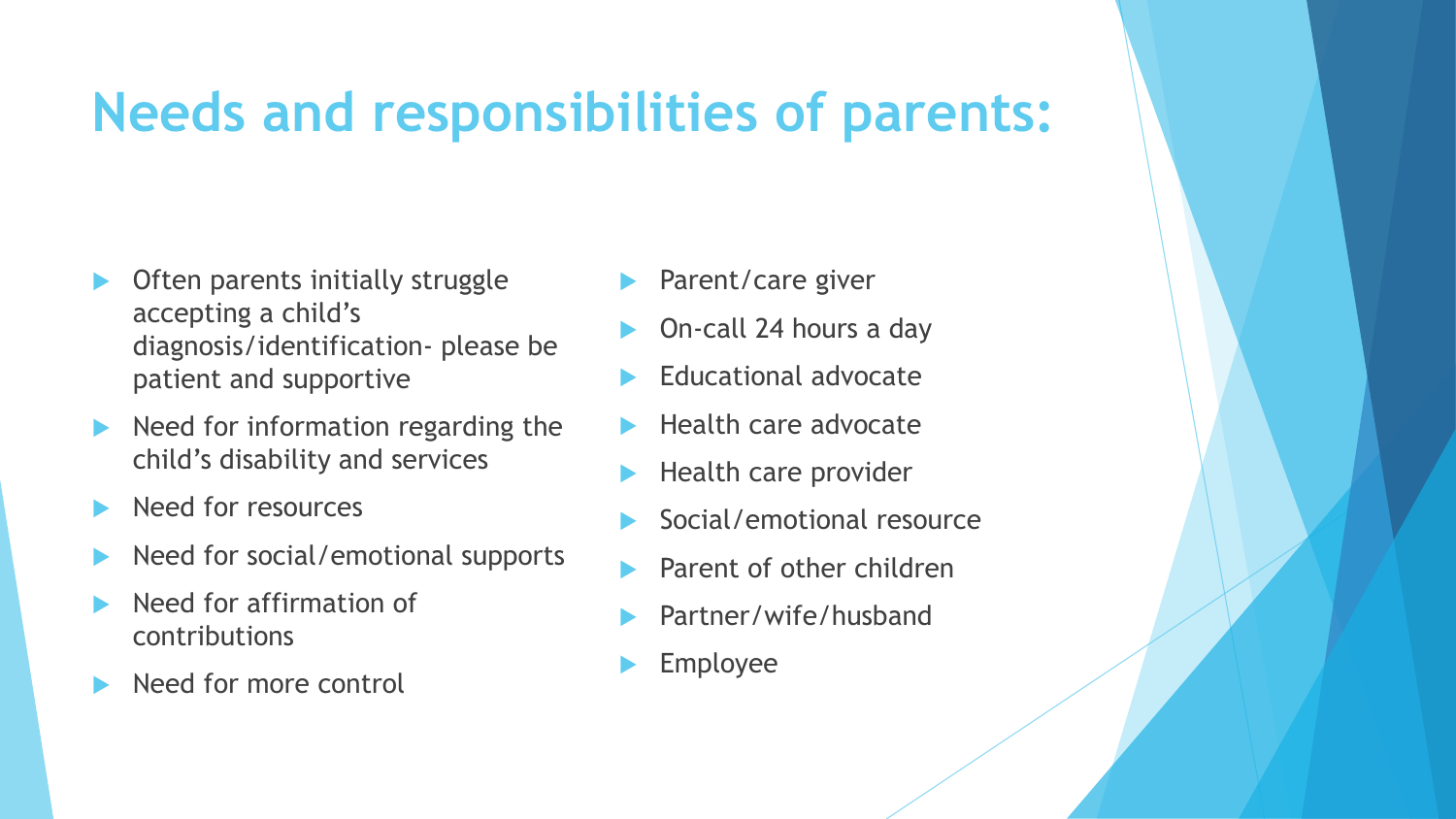## **Roles parents/families play in a family/school partnership:**

- Support learning
- Encourage and promote self-efficacy
- Monitor behavior, boundaries and resources
- Model enthusiasm for learning and school
- Advocate for learning
- Decision-makers in education
- Collaborate and coordinate with school staff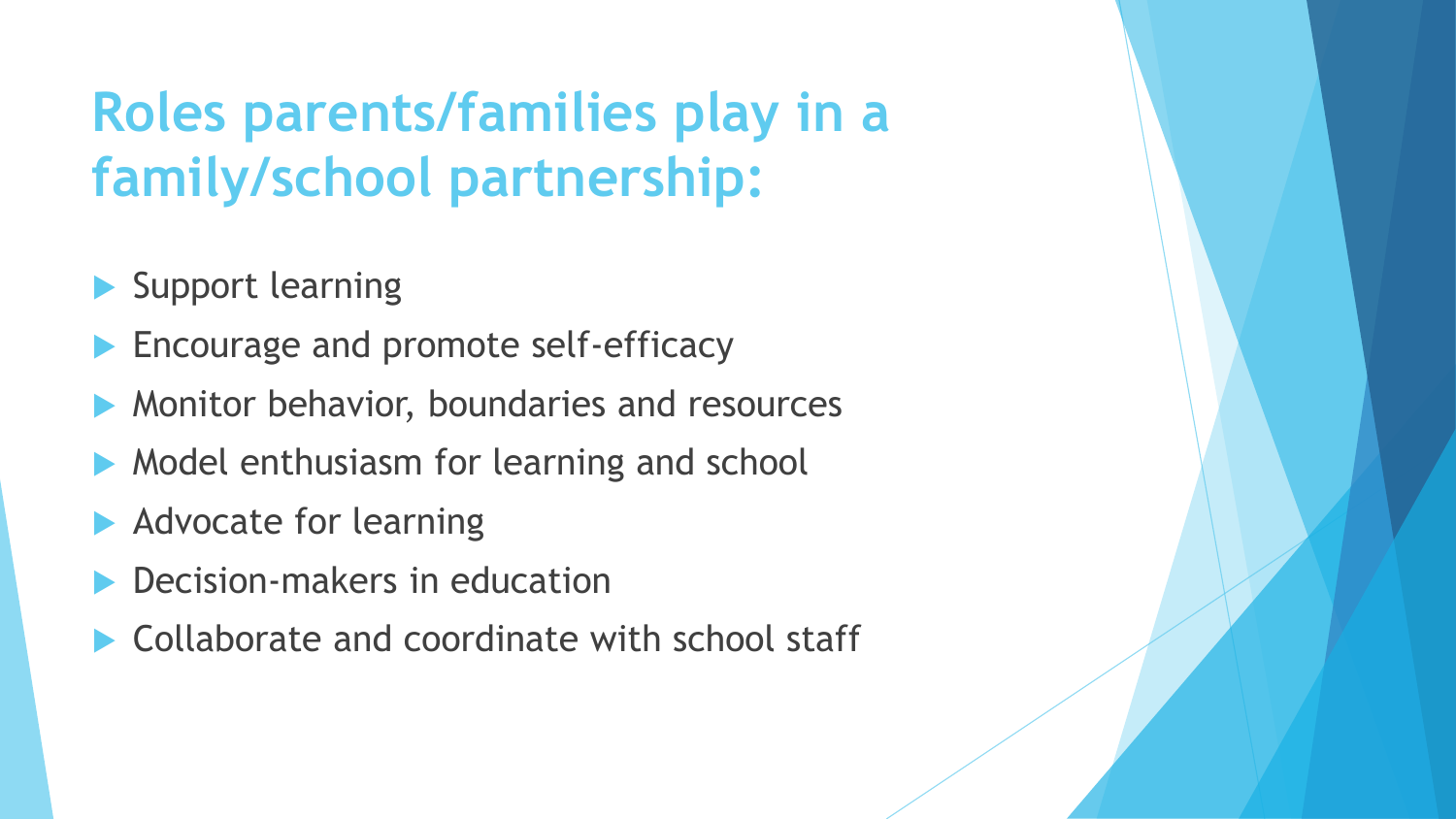## **What are some of the current family involvement activities and practices in your schools?**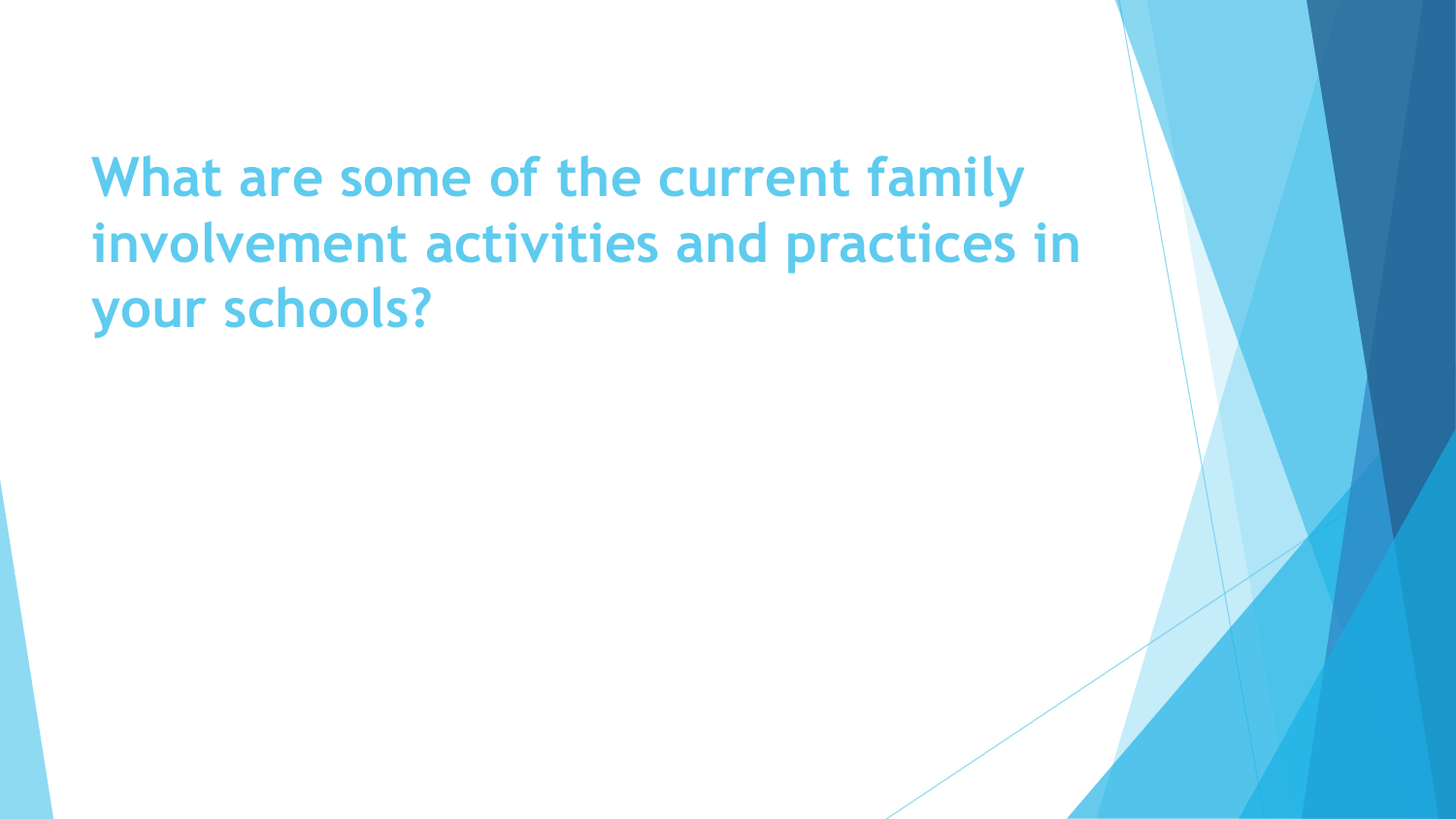## **Family Involvement Activities:**

- ➢ Back to School Bash
- ➢ Open House
- ➢ Family Reading Night
- ➢ School Newsletter
- ➢ District/School Website
- ➢ Social Media
- ➢ Phone Calls Home
- ➢ Home Visits
- ➢ Volunteer Opportunities
- ➢ Parent Surveys
- ➢ etc.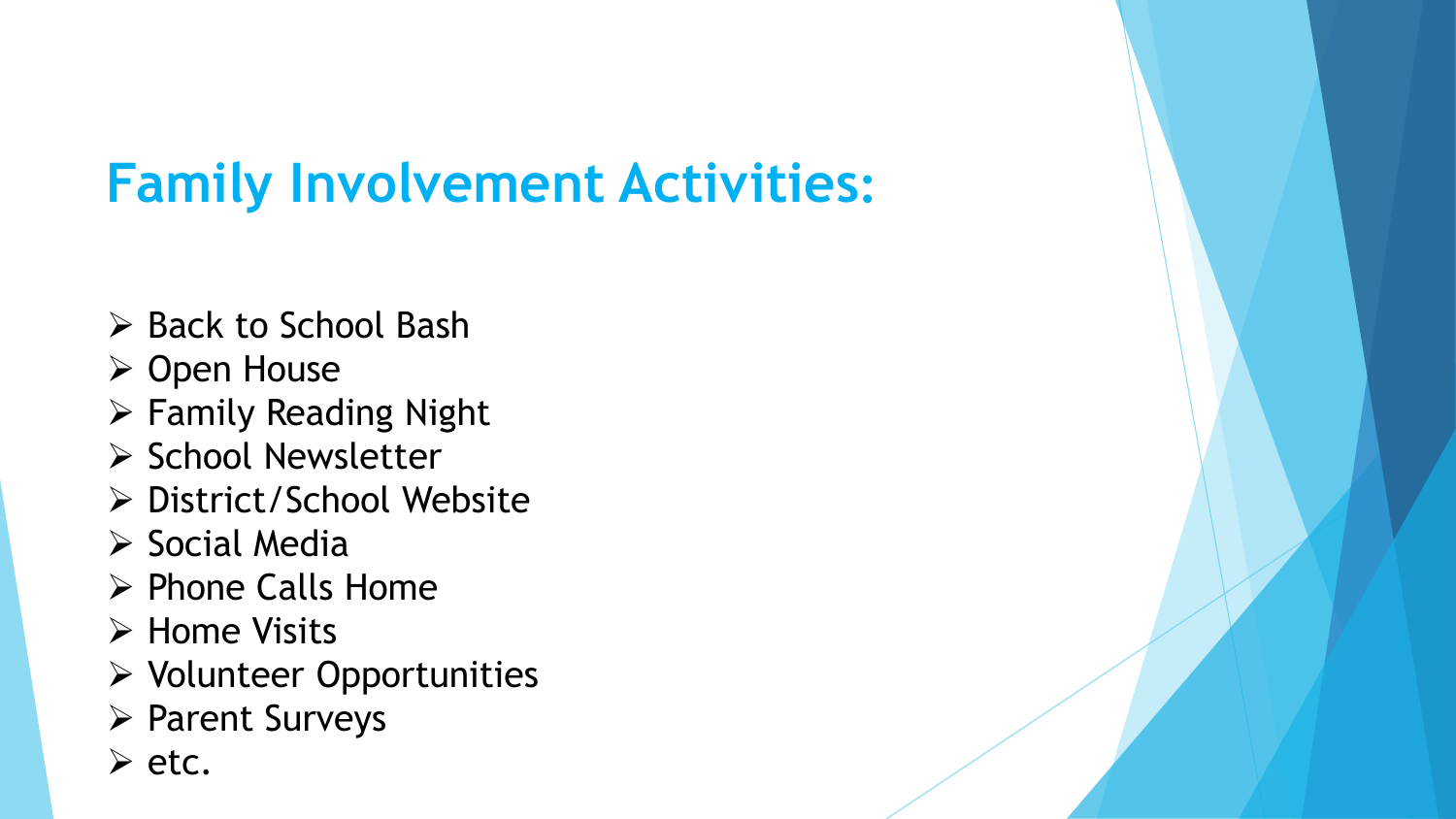## **Embed family engagement into current school initiatives**:

- District/school reading programs
- District/school math programs

#### **PBIS**

- Successful post-secondary transition
- $\blacktriangleright$  Etc.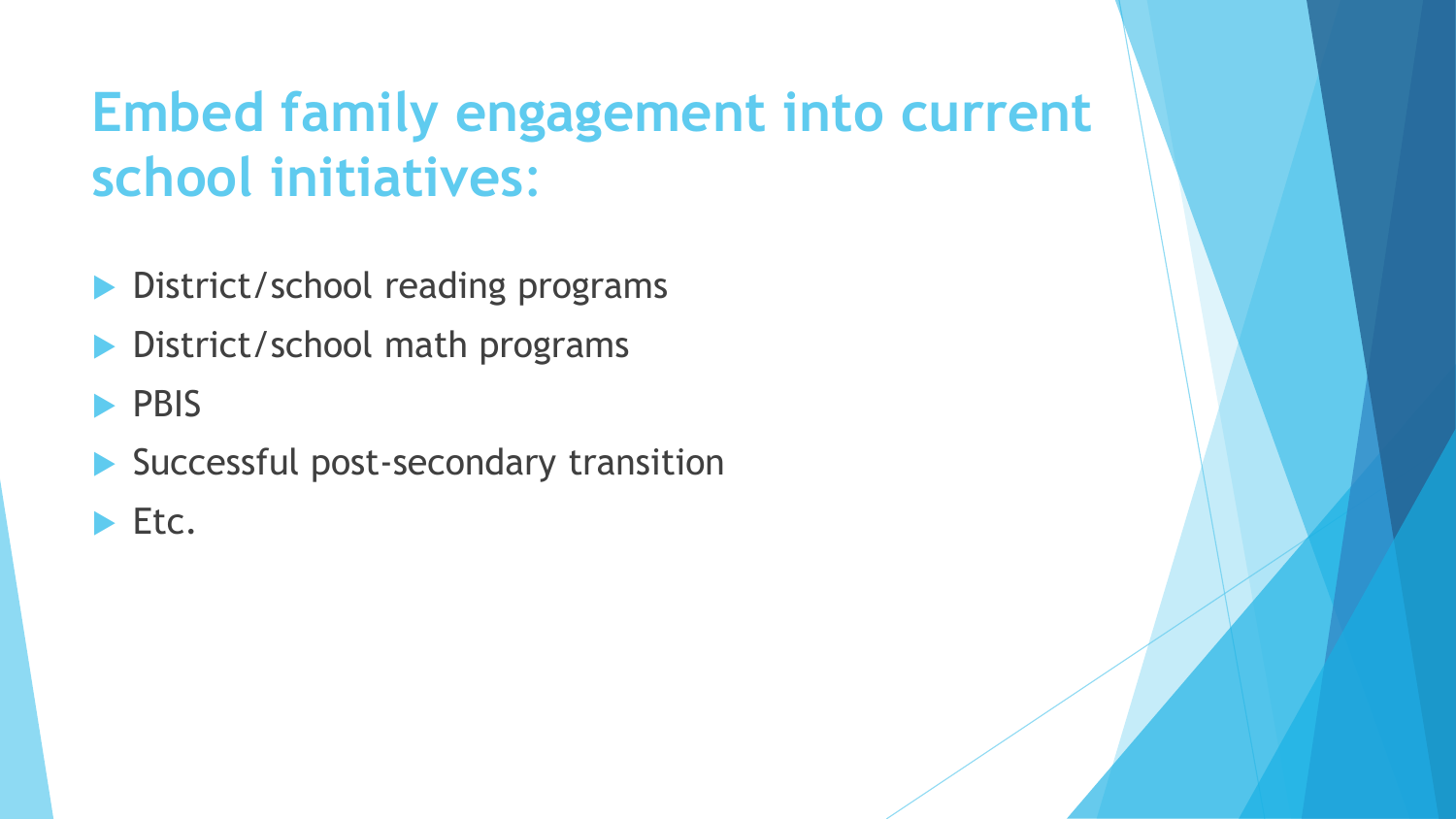## *Big Ideas* **in building effective family/school partnerships:**

- Effective and reciprocal communication is a *must*
- **Parents are integral to their child's learning**
- **Active parent involvement is encouraged- child** specific and implemented with *intentionality*
- **Parents are full partners in their child's education** and decision making
- **Parents represented on all advisory committees** that assist in the education of children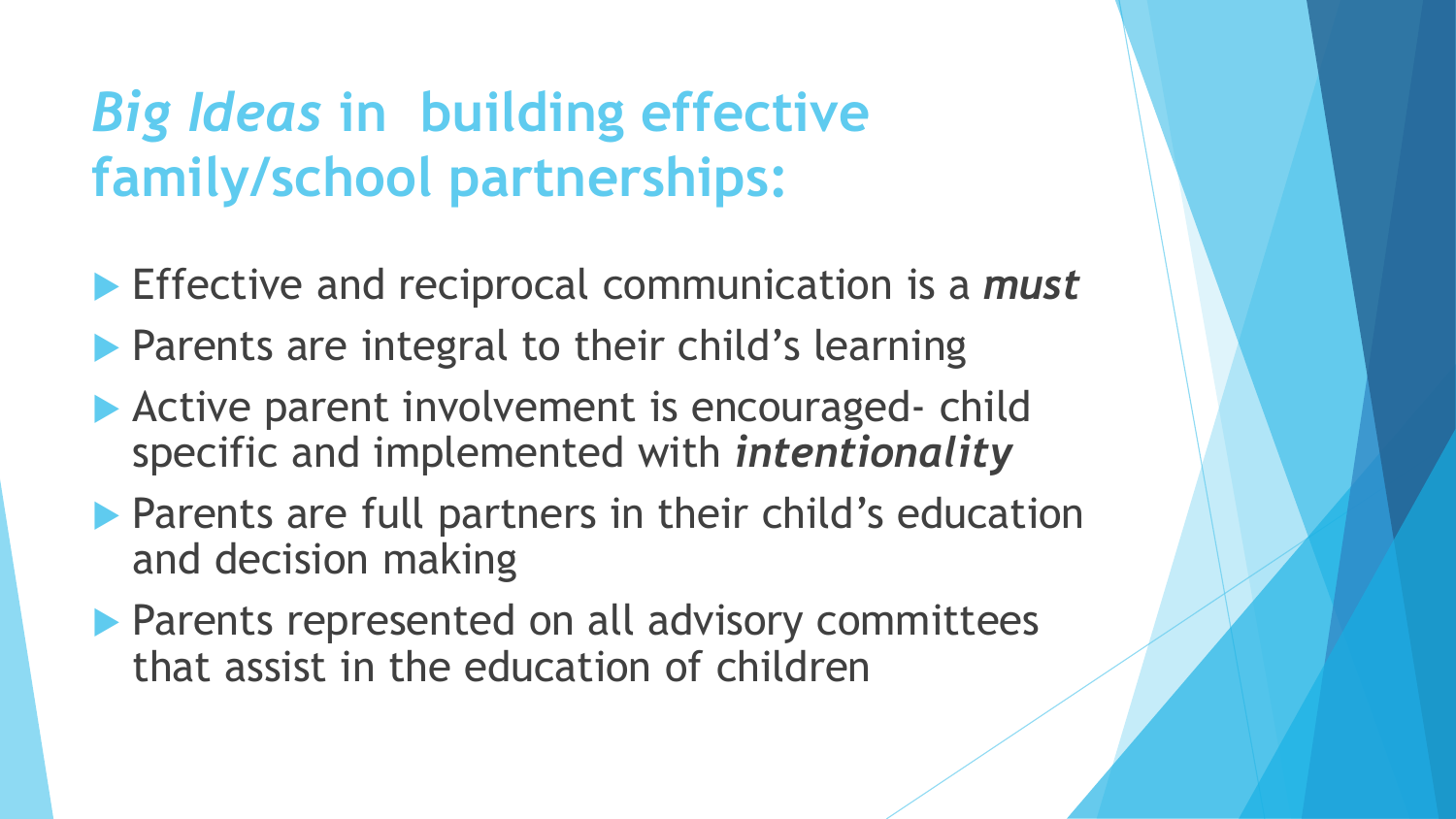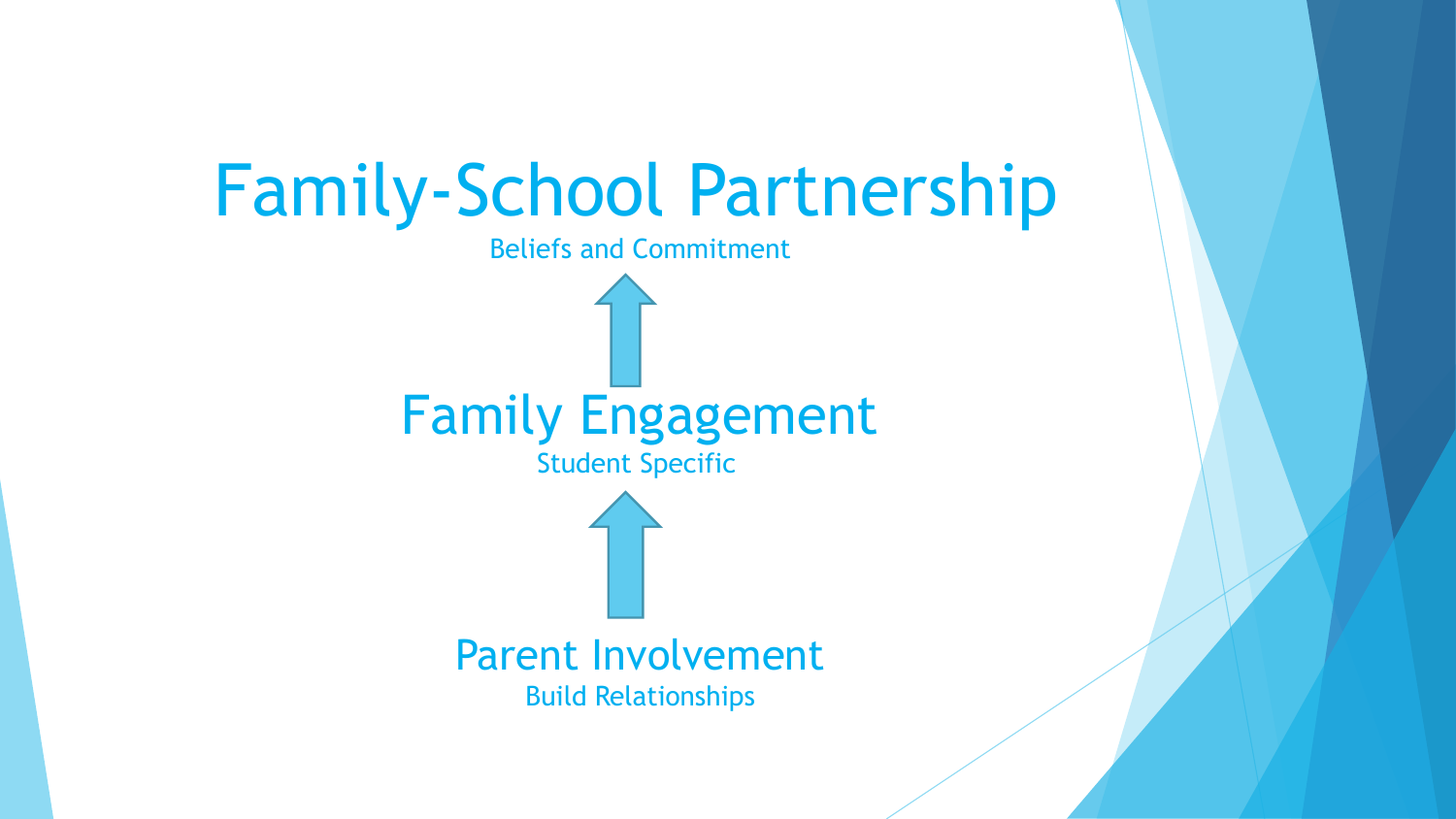#### **Establish effective communication:**  *Plan for both public and child-specific communication*

Include *public communication* in every initiative*:*

- **Encourage transparency while providing** information concerning programs and supports available to all students
- **Provide periodic information on progress of the** initiative and the impact on students in general- *no child specific information is released*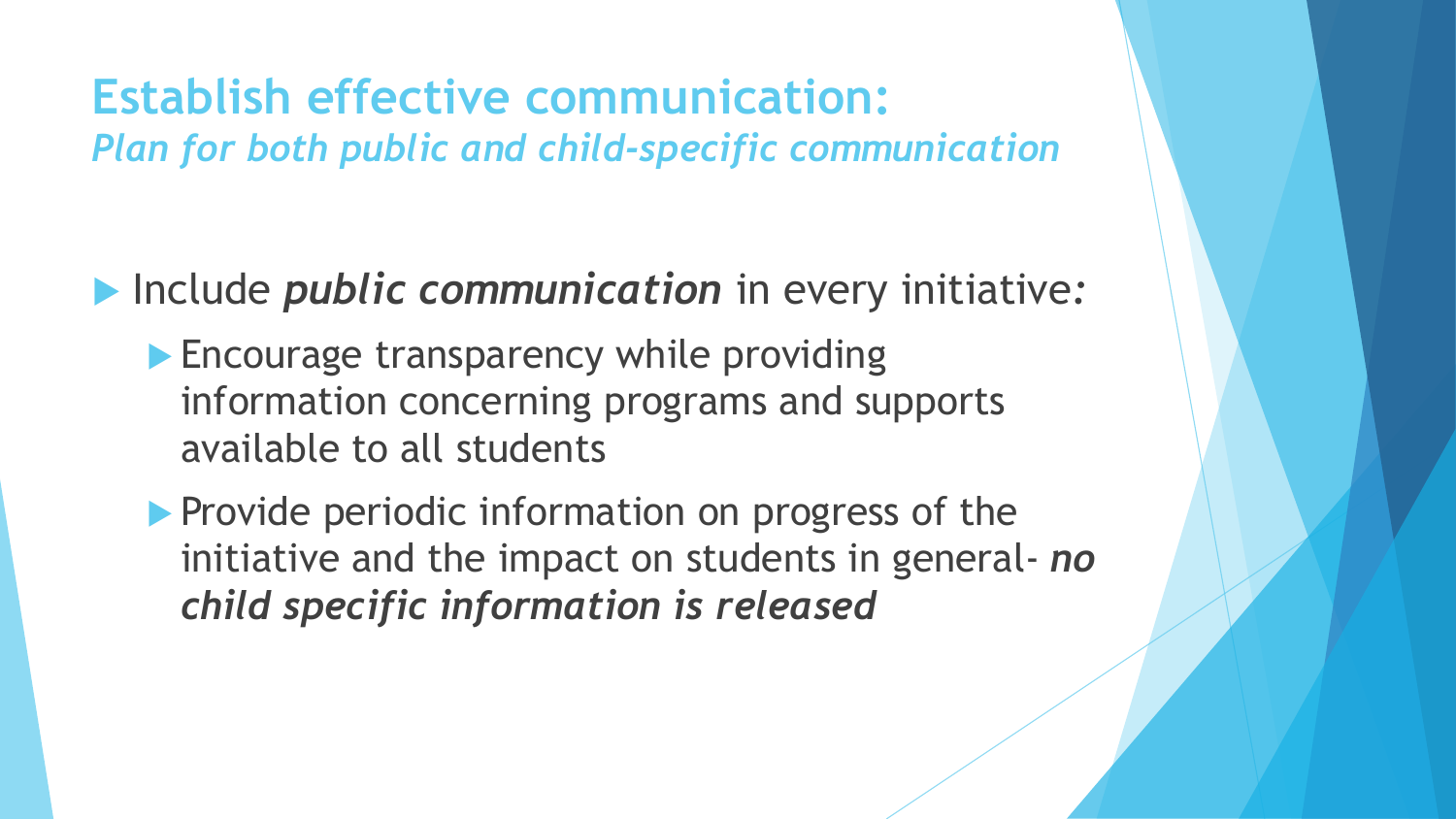#### **Establish effective communication**: *Plan for both public and child-specific communication*

- Every initiative includes a plan for *child-specific communication*. School staff can keep families informed of:
	- ▶ What is being studied in the classroom
	- ▶ Ways to reinforce learning at home and in the community
	- Individual student progress (successes and challenges)
	- $\blacktriangleright$  Frequent and systematic communication is essential

*And welcome input from parents! Remember…..parents are one of your greatest resources!!*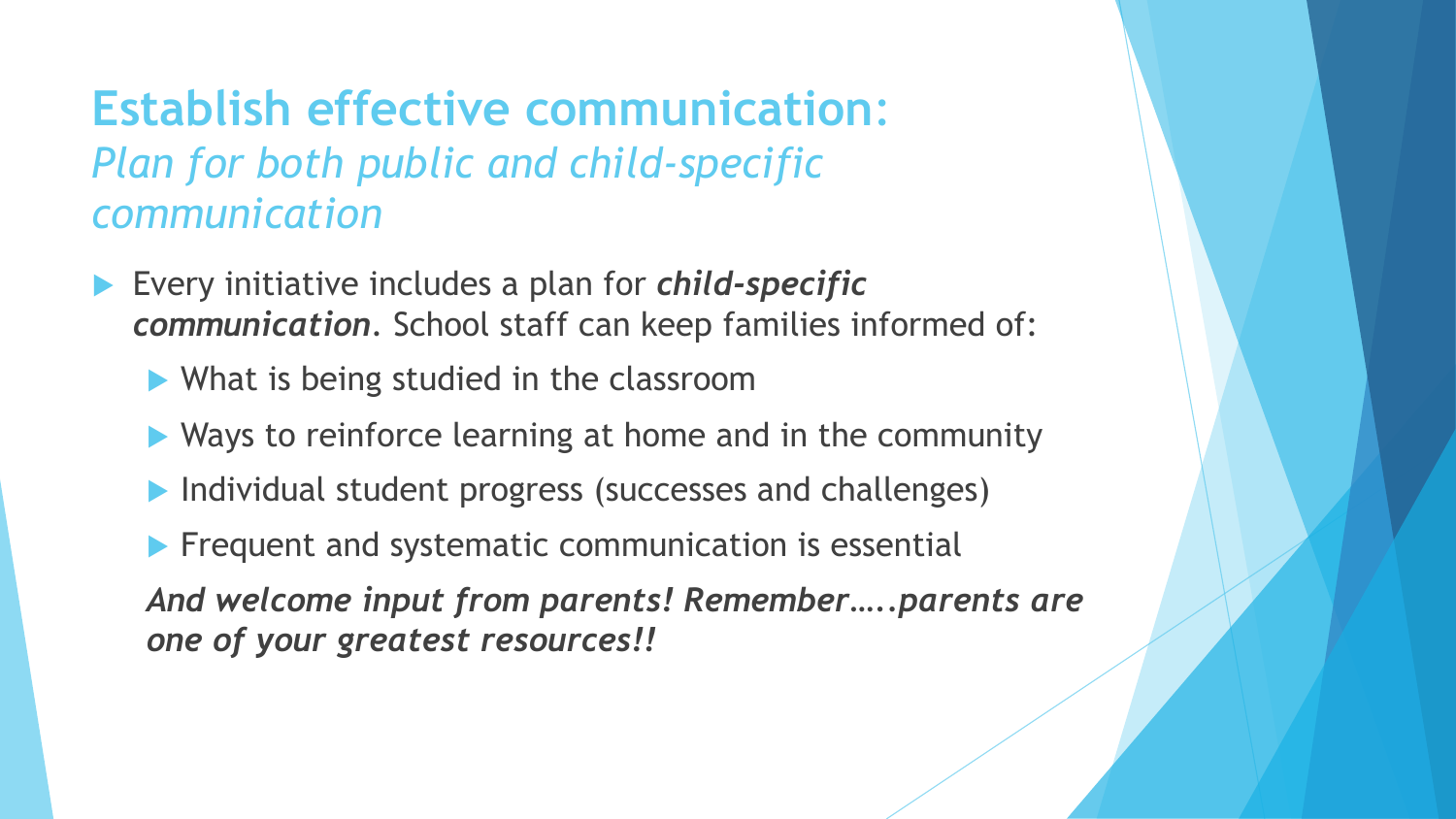#### *REMEMBER:*

- ➢ Parents know their children best.
- ➢ Respect parents' perspectives and understand they can offer a view of the child in different settings.
- ➢ When a parent makes an unusual request or voices a concern, demonstrate mutual respect by listening.
- $\triangleright$  Expect to disagree at times.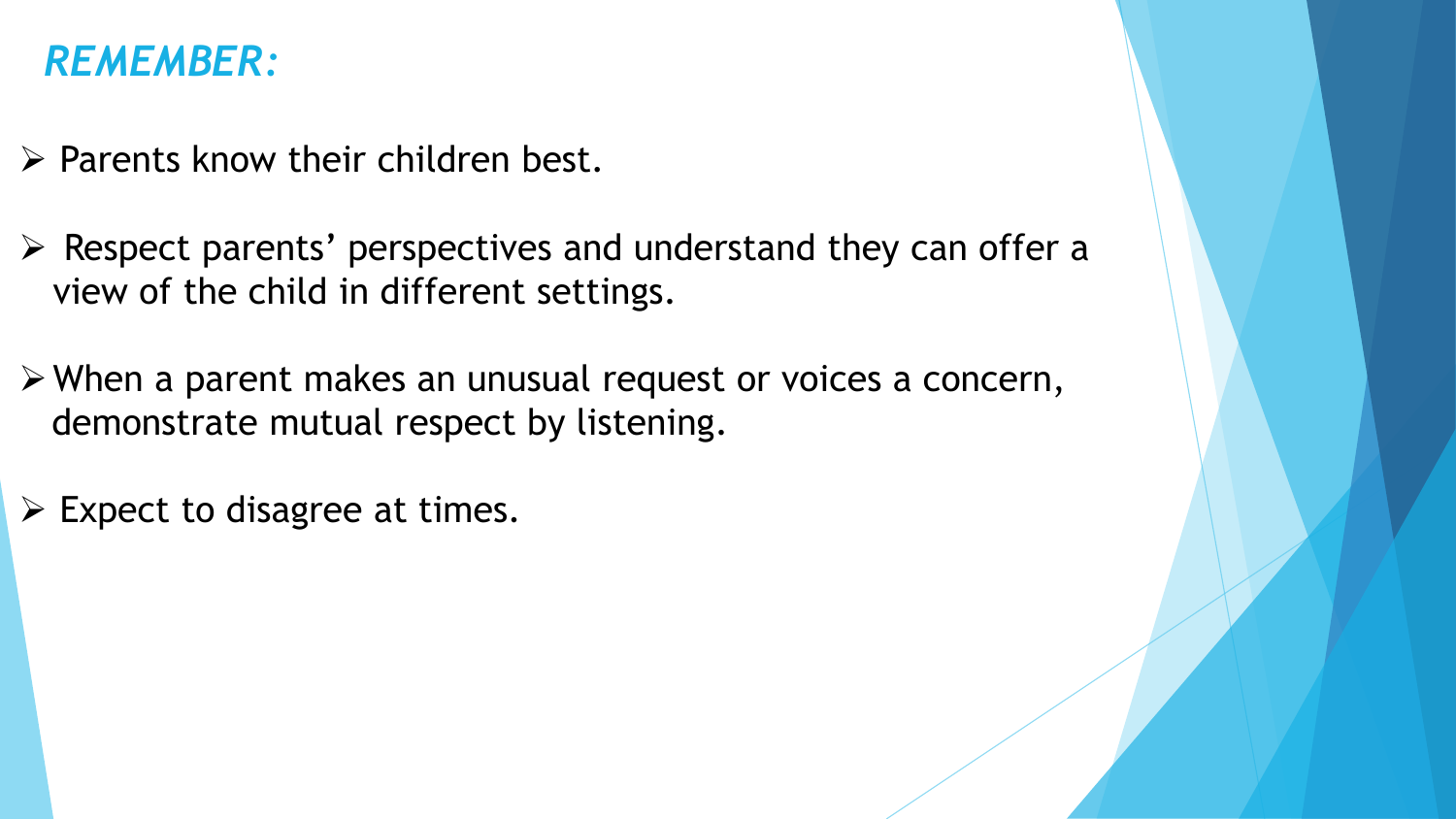## **Active family engagement should be encouraged by all:**

- ➢ What is your school's "curb appeal"? Does it present as a welcoming place for parents?
- $\triangleright$  Are there multiple ways to volunteer?
	- Use parent/guardian, community volunteers in the classroom
	- Volunteers reading to students in the library, classrooms or as student incentives
	- Volunteers working in non-instructional locations/duties
	- Parents assisting children with art projects/posters etc. to be displayed at school
	- **Encourage participation in volunteer activities from home- some** parents have responsibilities that limit physical participation at school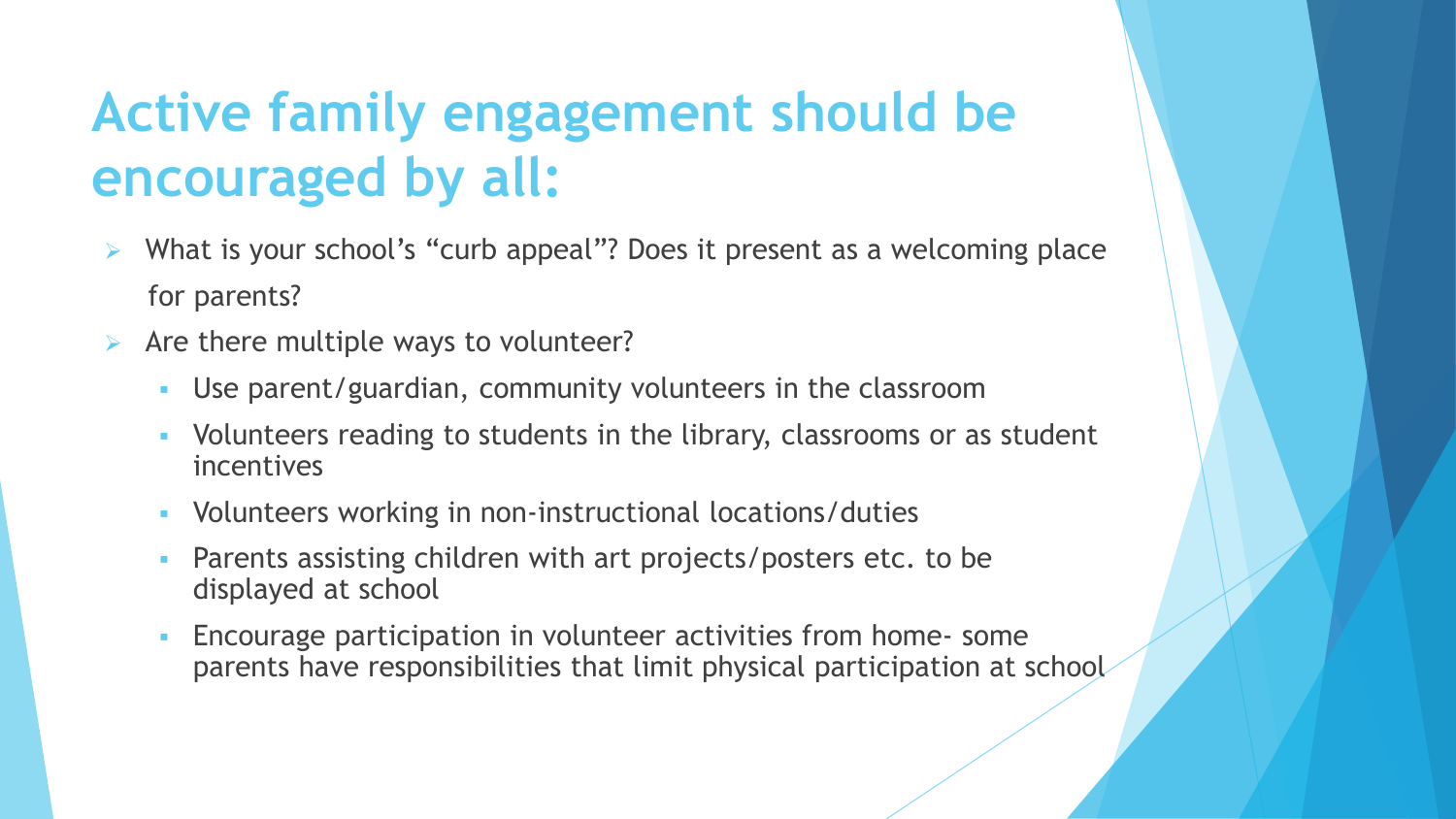## **Benefits are many when parents are full partners in education and decision making:**

- ➢ Student benefits:
	- Higher test scores, better grades and attendance
	- **Improved homework completion**
	- **Positive student motivation and attitudes about school work**
	- **Improved behavior and self-confidence**
	- **Improved self-confidence**
	- Decreases in at-risk behaviors such as alcohol use and violence

*(according to National PTA, 10/28/2005)*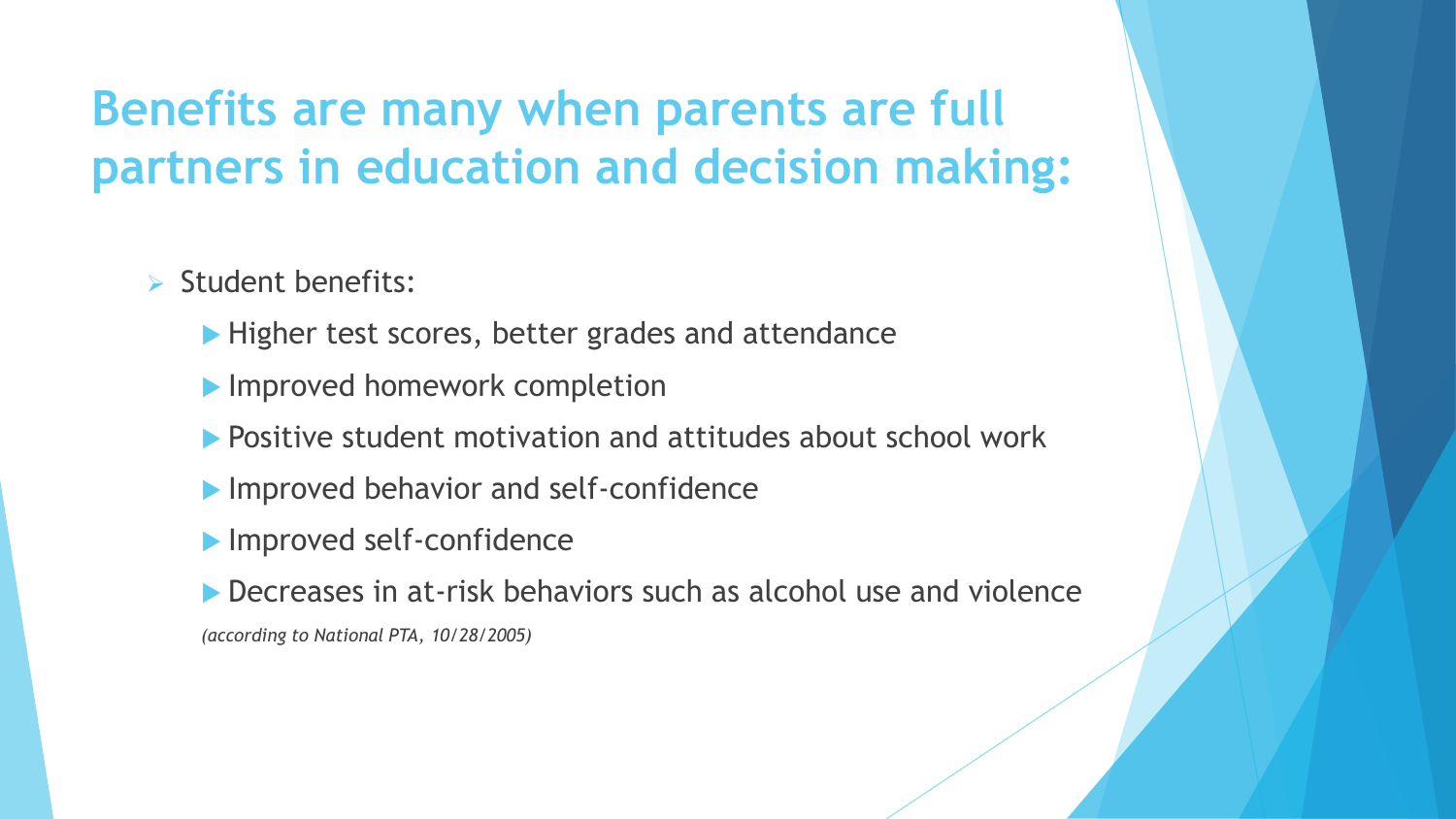#### **Benefits to teachers and schools:**

- **Improved classroom behavior through increased** knowledge of families and mutual respect for all
- **Higher ratings of teacher skills from parents** and school administrators
- Higher ratings of school effectiveness
- Greater job satisfaction as reported by teachers and other staff

*(adapted from PBIS 2018)*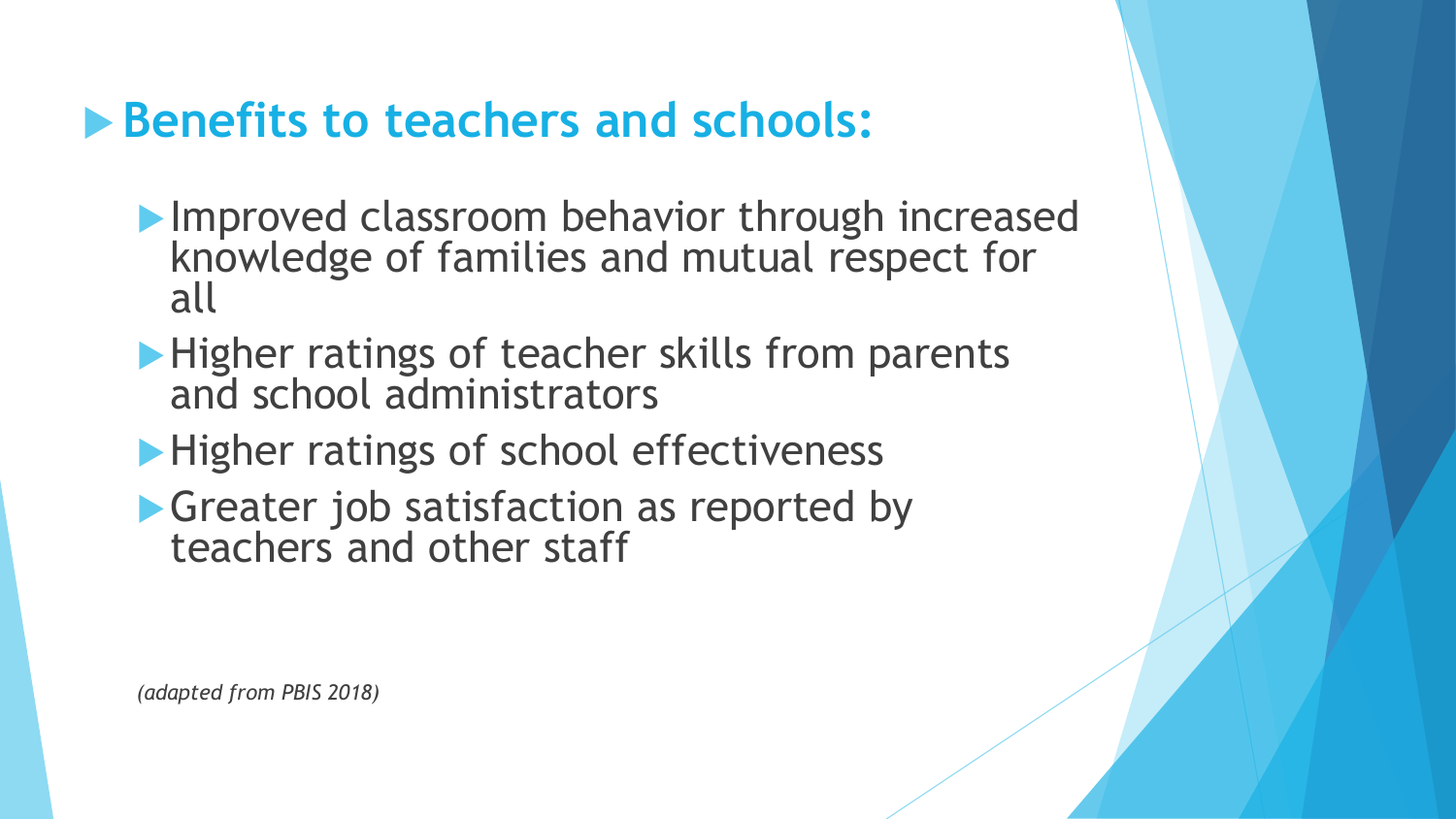## **Parents are included in decision making and are represented on advisory committees that assist in educating children:**

- SBDM Councils
- Family Resource and Youth Service Center Councils
- Positive Behavior Intervention and Support Committees
- Special Education Advisory Councils
- School Improvement Committees
- PTA/PTO
- Including any extra-curricular, academic and college and career readiness committees

*Nominate family members to serve on regional and district councils/committees.*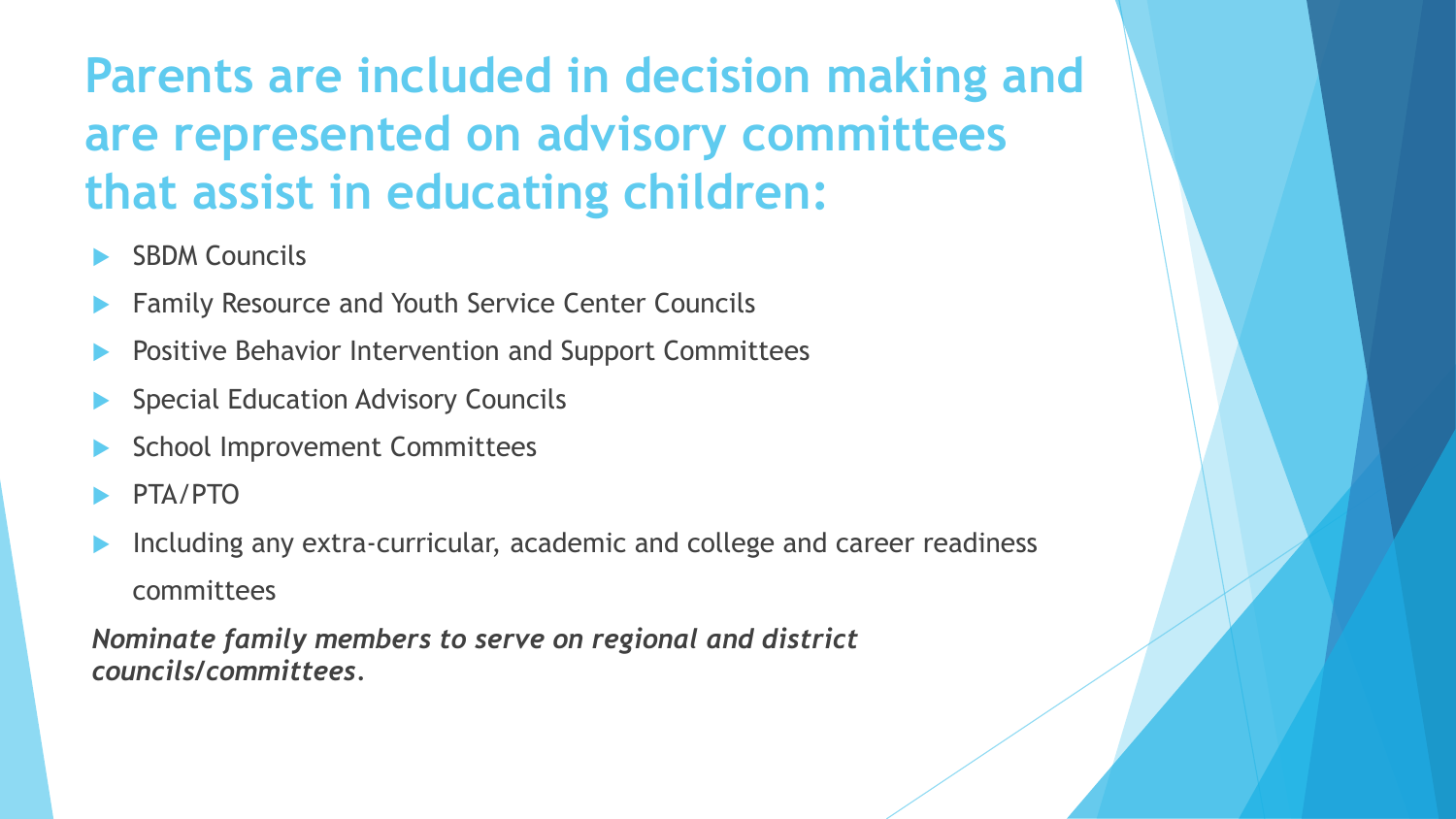## **Additional ways to encourage family engagement**

- ▶ Host a "Back to School Family Night" to share information
	- $\blacktriangleright$  Schoolwide expectations
	- **Discuss ways to volunteer and be involved**
	- Share program specific information
	- Provide a clear picture of what students are learning and doing at school
	- $\blacktriangleright$  Promote high standards for all students
	- $\blacktriangleright$  Provide avenues for parent/family input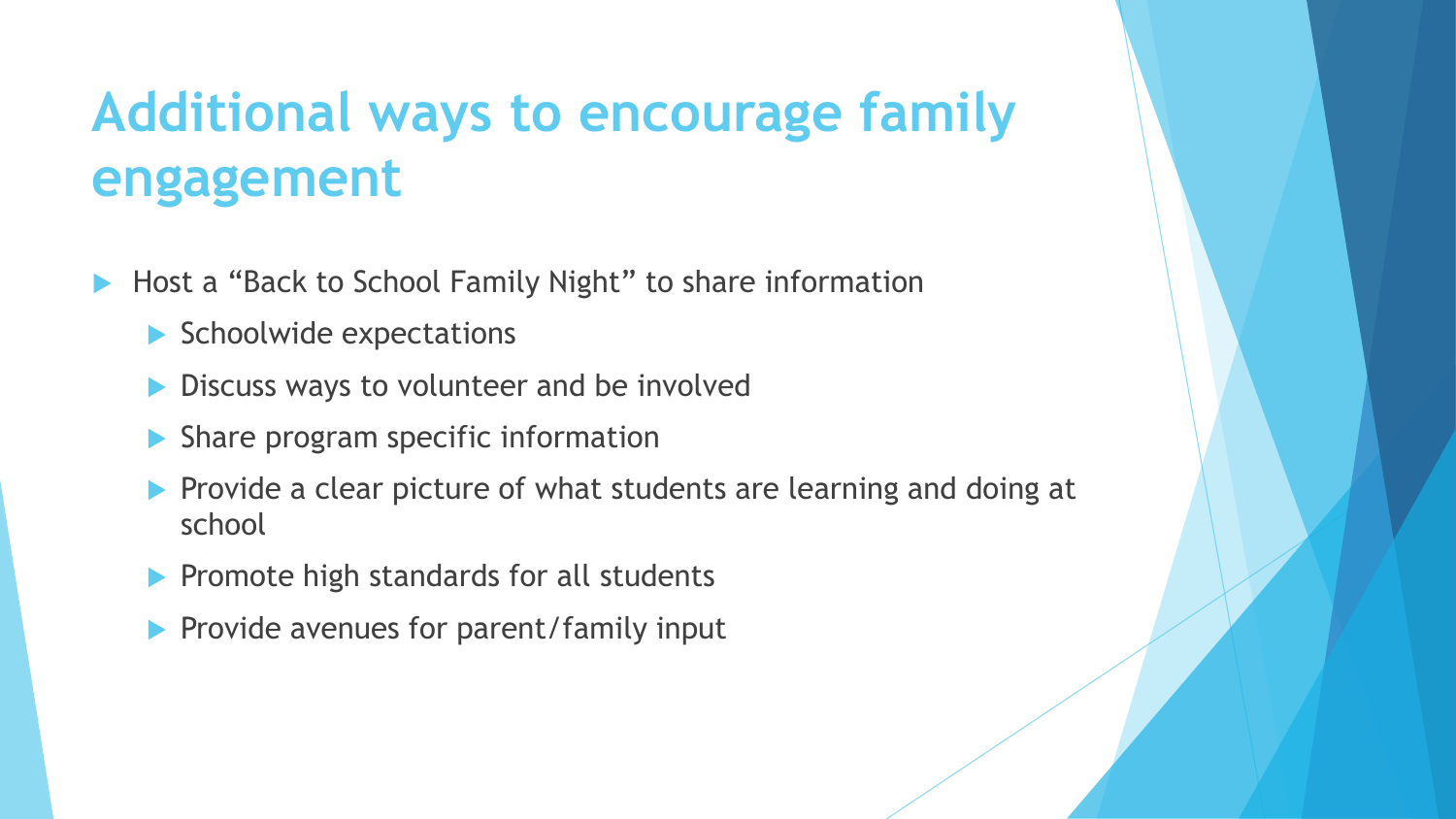## **Joint Trainings:**

- Provide opportunities for staff and parents to learn together
	- **Post-secondary transition**
	- **Information on SSI**
	- Due process training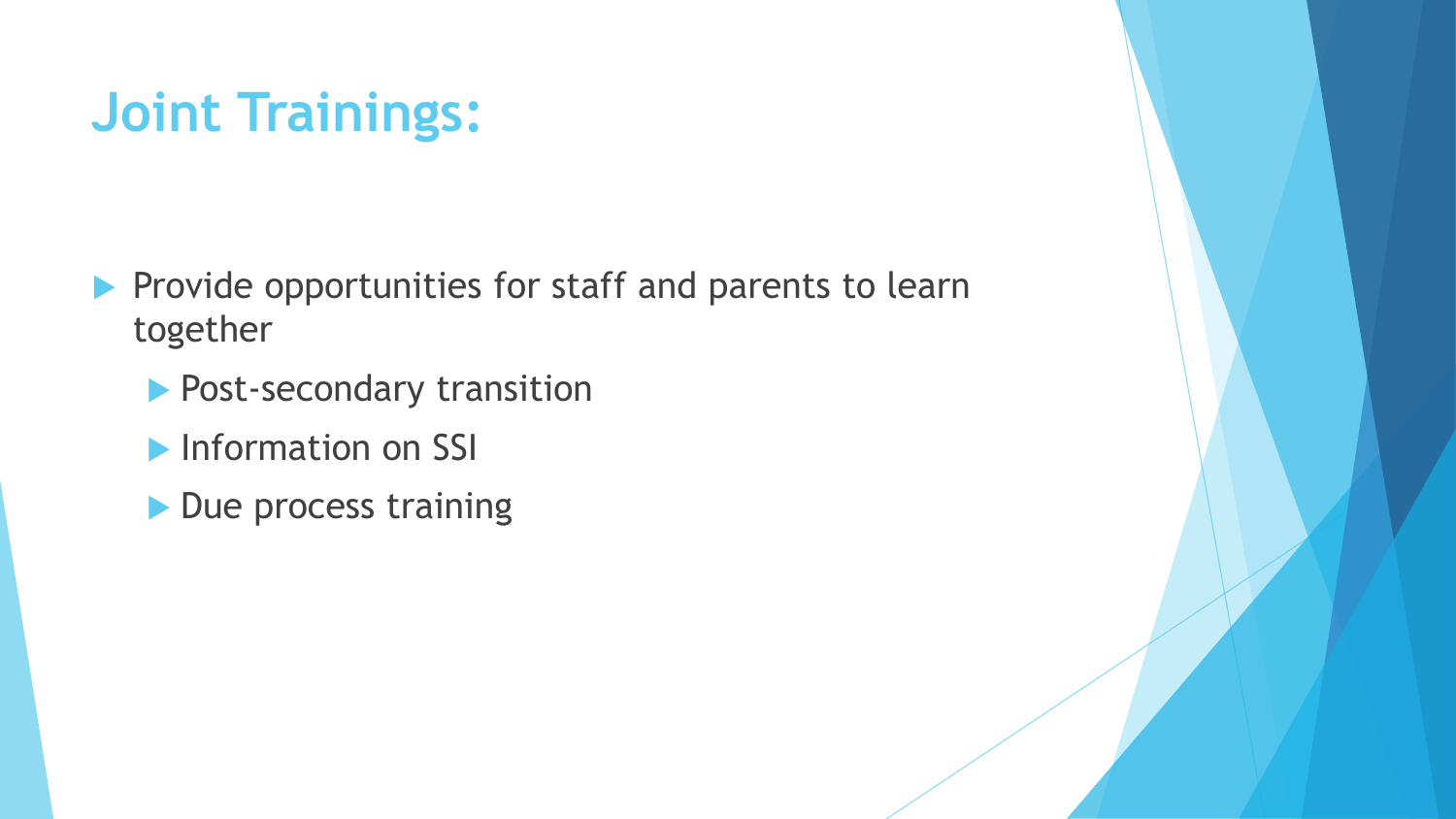## **Advise Parents to Prepare for ARC Meetings in Advance:**

- Take note of the meeting purpose listed on the invitation and who is invited
- If you want to request a specific teacher or provider be present, make that request in advance
- Review the last IEP and Conference Summary
- What are your goals for your child….goals after public school
- Make a list of any concerns and celebrations you want to share
	- New interests
	- **Strengths**
	- Medical concerns or changes
	- Behavioral concerns or changes
	- Your child's concerns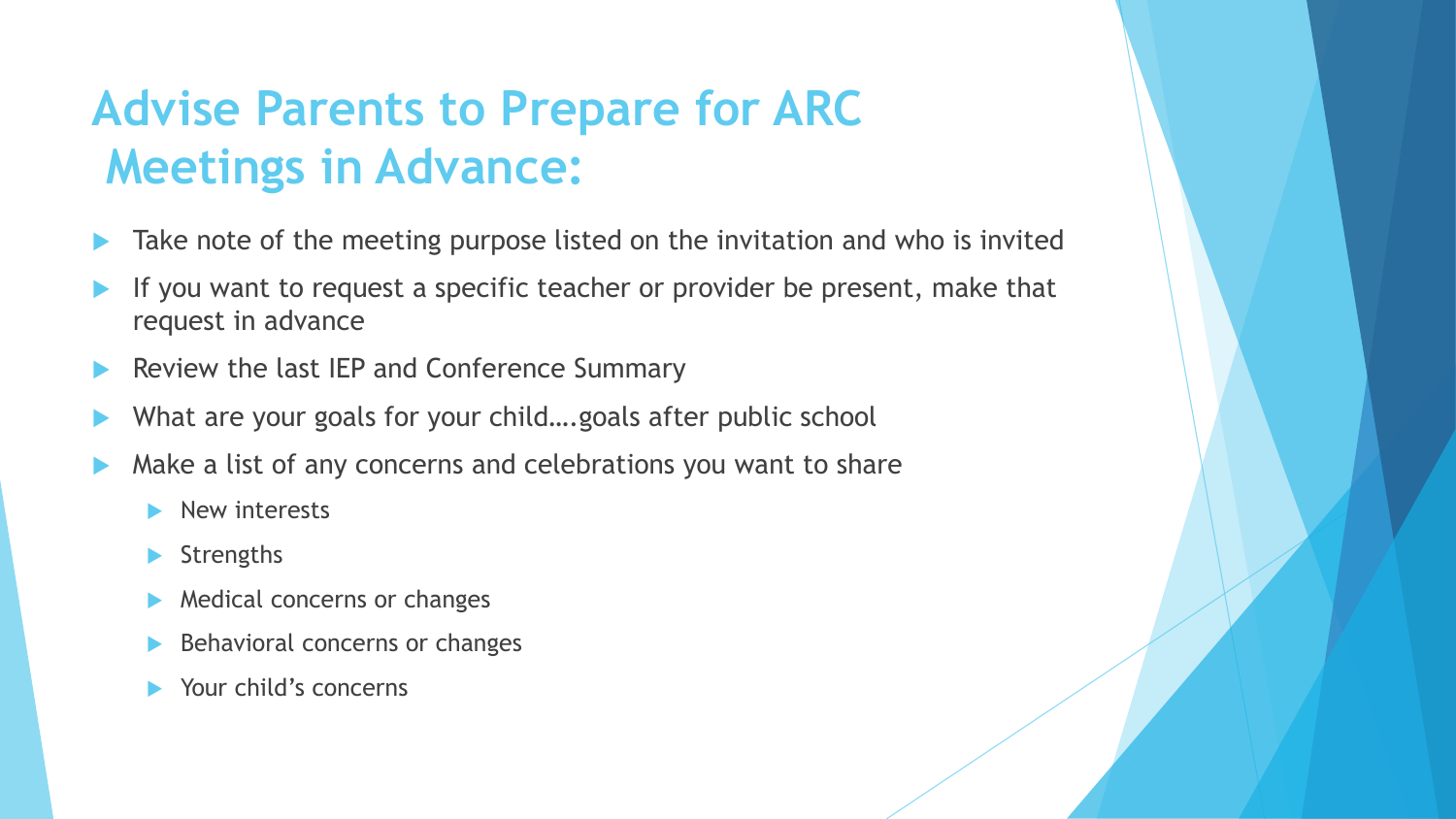## What should parents bring to the ARC meeting:

- Notes prepared in advance, including:
	- **List of celebrations**
	- Reports they want considered such as outside evaluations
	- Any potentially beneficial medical records
	- A list of medications and potential side effects

*Provide parents with an ARC planning form (sample handout)*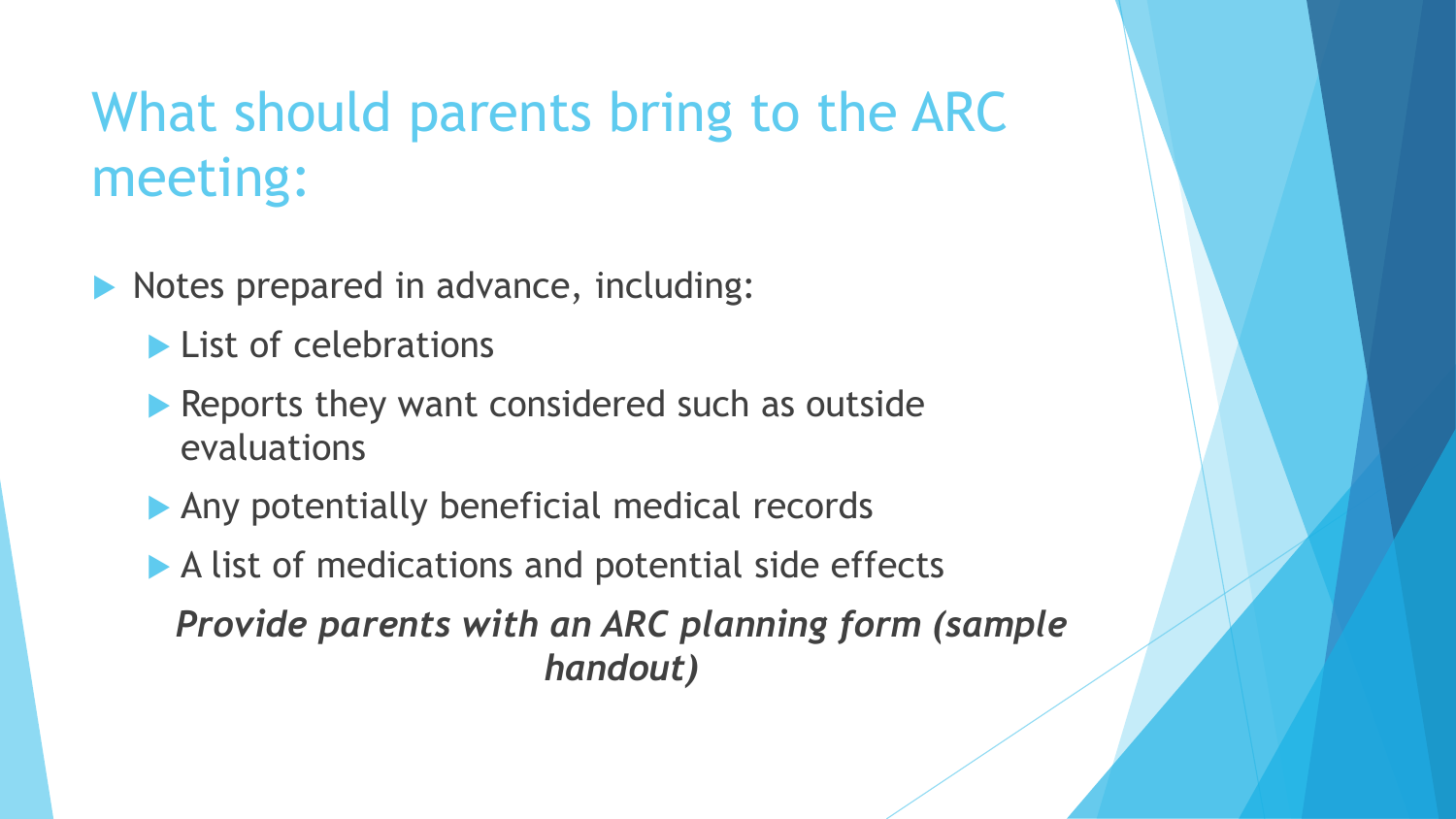## NEXT STEPS

Discuss Family Engagement at the first staff meeting for the 2019-2020 year

- Share the Family/School Partnership graphic and a brief definition of each level
- Guide staff to generate a list of current parent involvement activities used in the school
- ▶ Choose 2-3 parent involvement activities and discuss ways to elevate them to a "family" engagement" level (Sample Parent Involvement Activities- handout)
- Commit to discuss family engagement at each staff meeting throughout the year
- Embed family engagement into any new student initiative adopted
	- Include at least one parent on the advisory council or planning/implementation committee
	- Include a communication plan that specifies both public and student specific communication regarding the implementation and progress of the initiative (sample communication plan provided)
	- When appropriate, specify family engagement activities that will support the initiative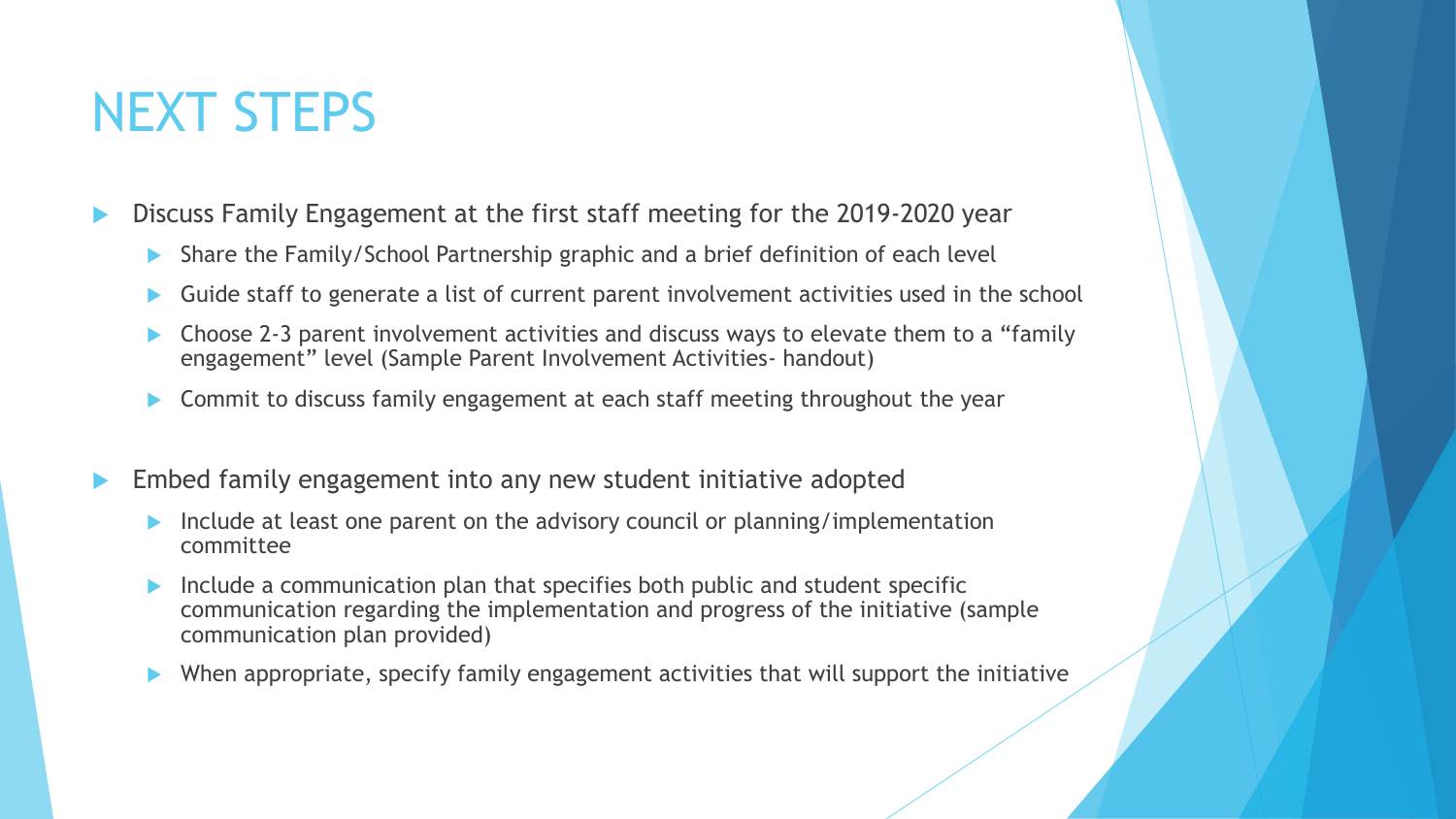**Getting to know your families will go a long way towards developing an effective family-school partnership and will enhance the learning and educational experience for every child.**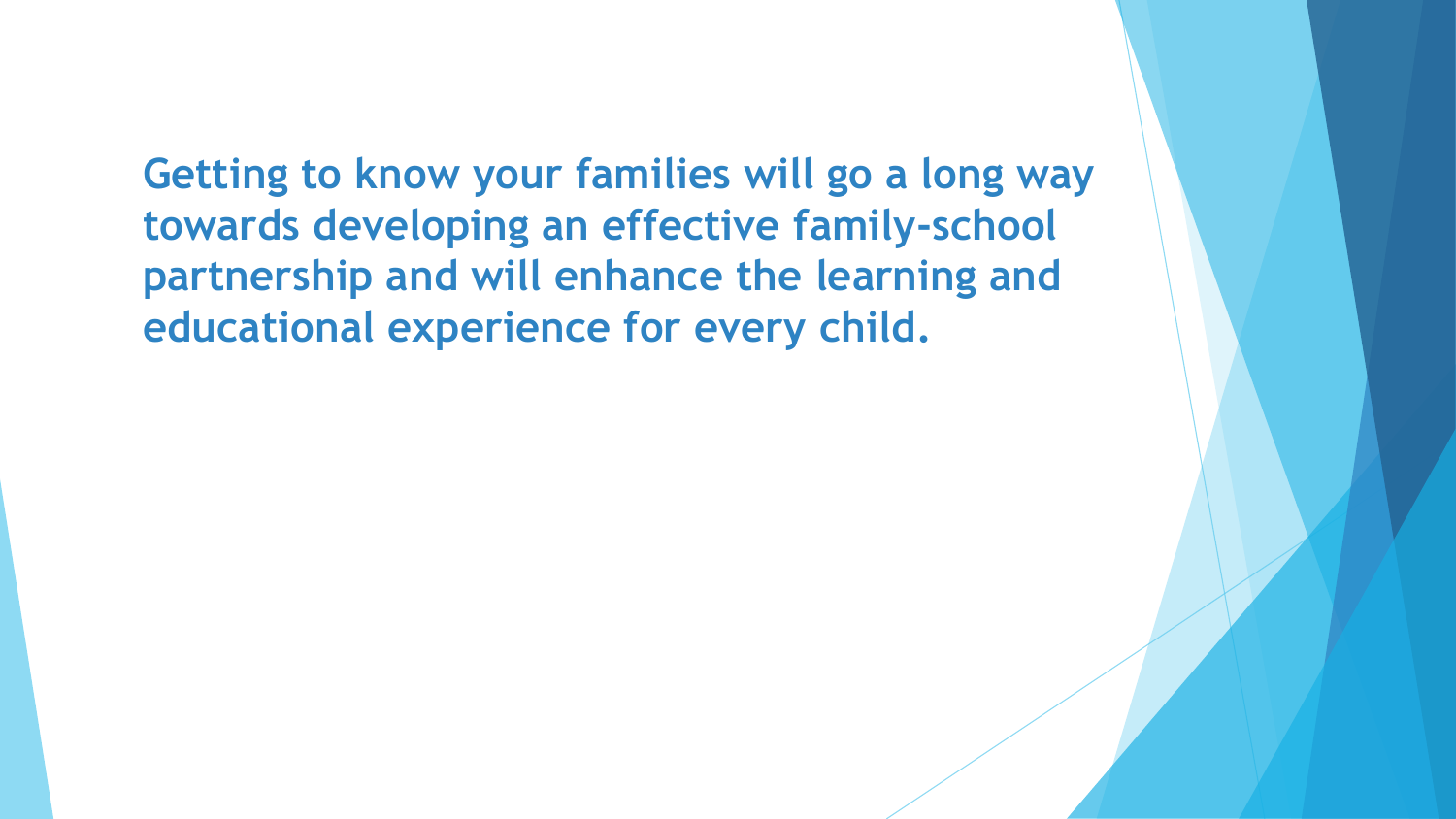#### *ADDITIONAL PARENT INVOLVEMENT MATERIALS* **:**

**<https://www.hdi.uky.edu/spdg/parents>**